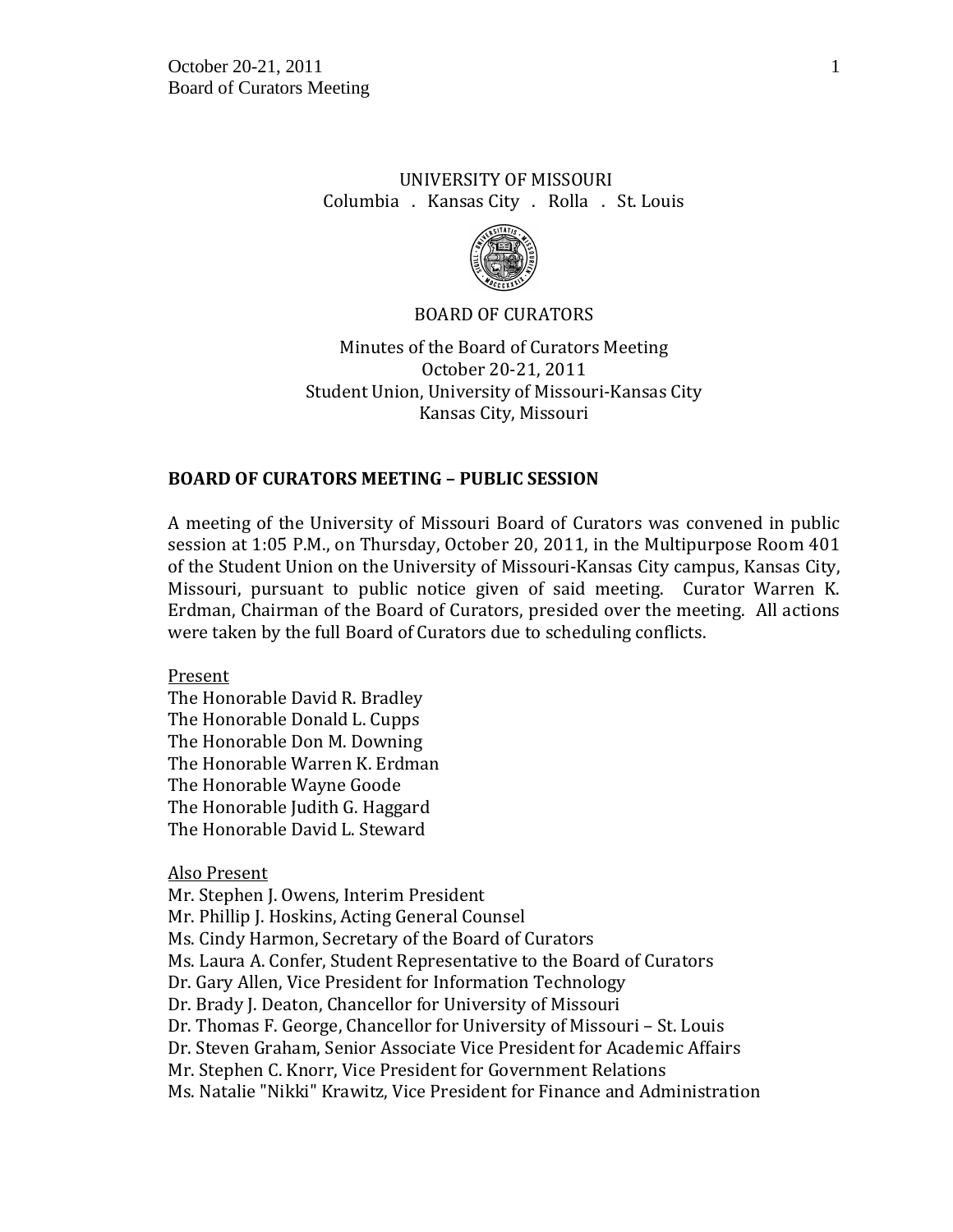Dr. Leo E. Morton, Chancellor of University of Missouri – Kansas City Dr. Michael F. Nichols, Vice President for Research and Economic Development Dr. Betsy Rodriguez, Vice President for Human Resources Dr. W. Kent Wray, Interim Chancellor for Missouri University of Science and Technology Ms. Kathleen Miller, Chief of Staff Ms. Cindy Pollard, Associate Vice President of Strategic Communications Ms. Pamela Q. Henrickson Mr. Craig A. Van Matre Media representatives

### **General Business**

Review of Consent Agenda – no discussion

## Resolution for Executive Session of the Board of Curators Meeting

It was moved by Curator Goode and seconded by Curator Bradley, that there shall

be an executive session with a closed record and closed vote of the Board of Curators

meeting, on October 20-21, 2011 for consideration of:

- **Section 610.021(1), RSMo**, relating to matters identified in that provision, which include legal actions, causes of action or litigation, and confidential or privileged communications with counsel; and
- **Section 610.021(2), RSMo,** relating to matters identified in that provision, which include leasing, purchase, or sale of real estate; and
- **Section 610.021(3), RSMo**, relating to matters identified in that provision, which include hiring, firing, disciplining, or promoting or particular employees; and
- **Section 610.021(12), RSMo,** relating to matters identified in that provision, which include sealed bids and related documents and sealed proposals and related documents or documents related to a negotiated contract; and
- **Section 610.021 (13), RSMo**, relating to matters identified in that provision, which include individually identifiable personnel records, performance ratings, or records pertaining to employees or applicants for employment; and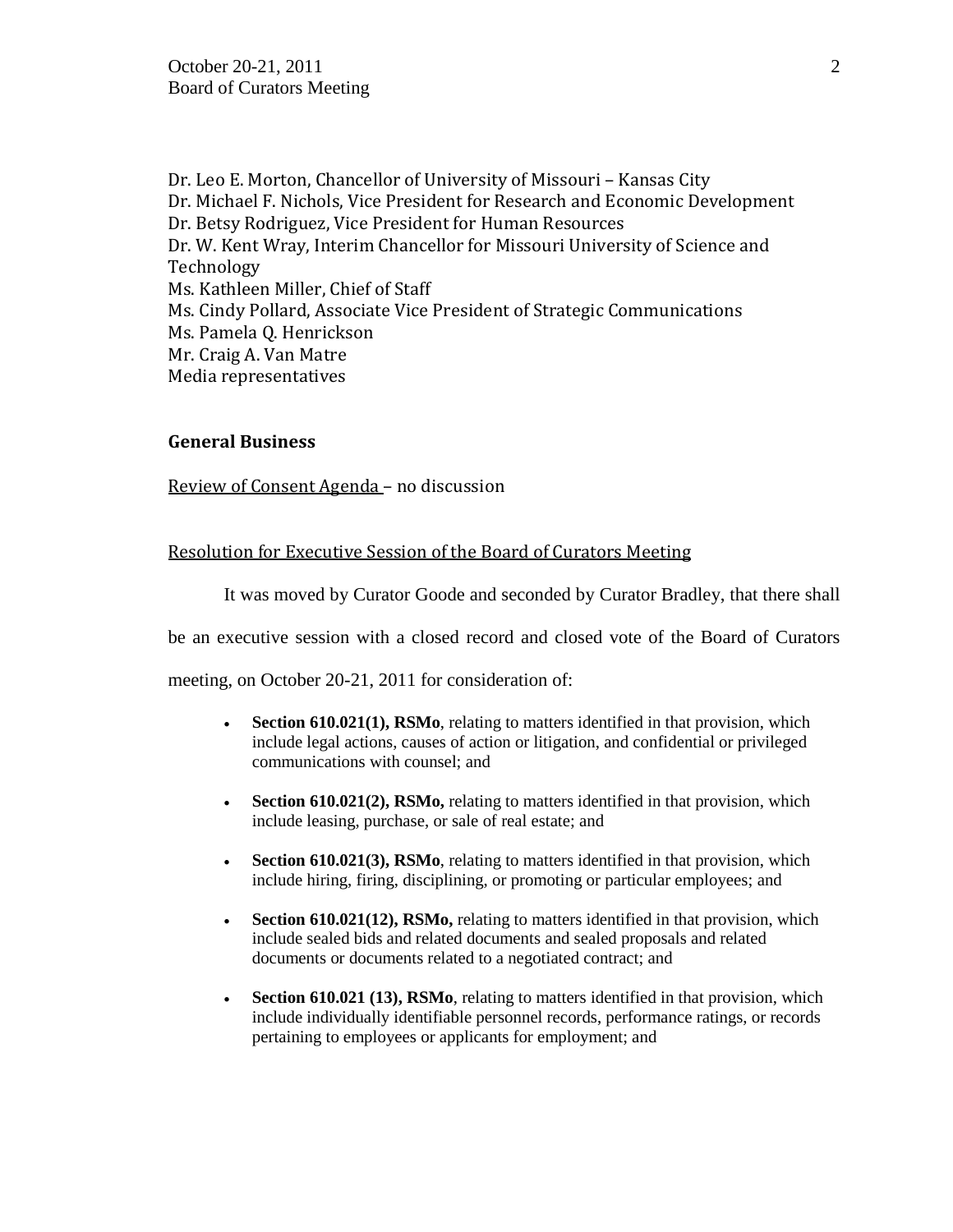• **Section 610.021(17), RSMo**, relating to matters identified in that provision, which include confidential or privileged communications between a public governmental body and its auditor.

Roll call vote:

Curator Bradley voted yes. Curator Cupps voted yes. Curator Downing voted yes. Curator Erdman voted yes. Curator Goode voted yes. Curator Haggard voted yes. Curator Steward voted yes.

The motion carried.

## **Academic, Student and External Affairs**

### **Information**

1. Legislative Update

### Action

1. Degree Program Proposal, Bachelor in Health Sciences, Athletic Training, MU

### Degree Program Proposal, Bachelor in Health Sciences, Athletic Training, MU

It was recommended by Senior Associate Vice President Graham, endorsed by Interim President Owens, recommended by the Academic, Student and External Affairs Committee, moved by Curator Cupps, seconded by Curator Bradley, that the following action by approved:

that the University of Missouri-Columbia be authorized to submit the attached proposal (as on file with the minutes of this meeting) for a Bachelor of Health Sciences in Athletic Training to the Coordinating Board for Higher Education for approval.

Roll call vote of the Board:

Curator Bradley voted yes. Curator Cupps voted yes.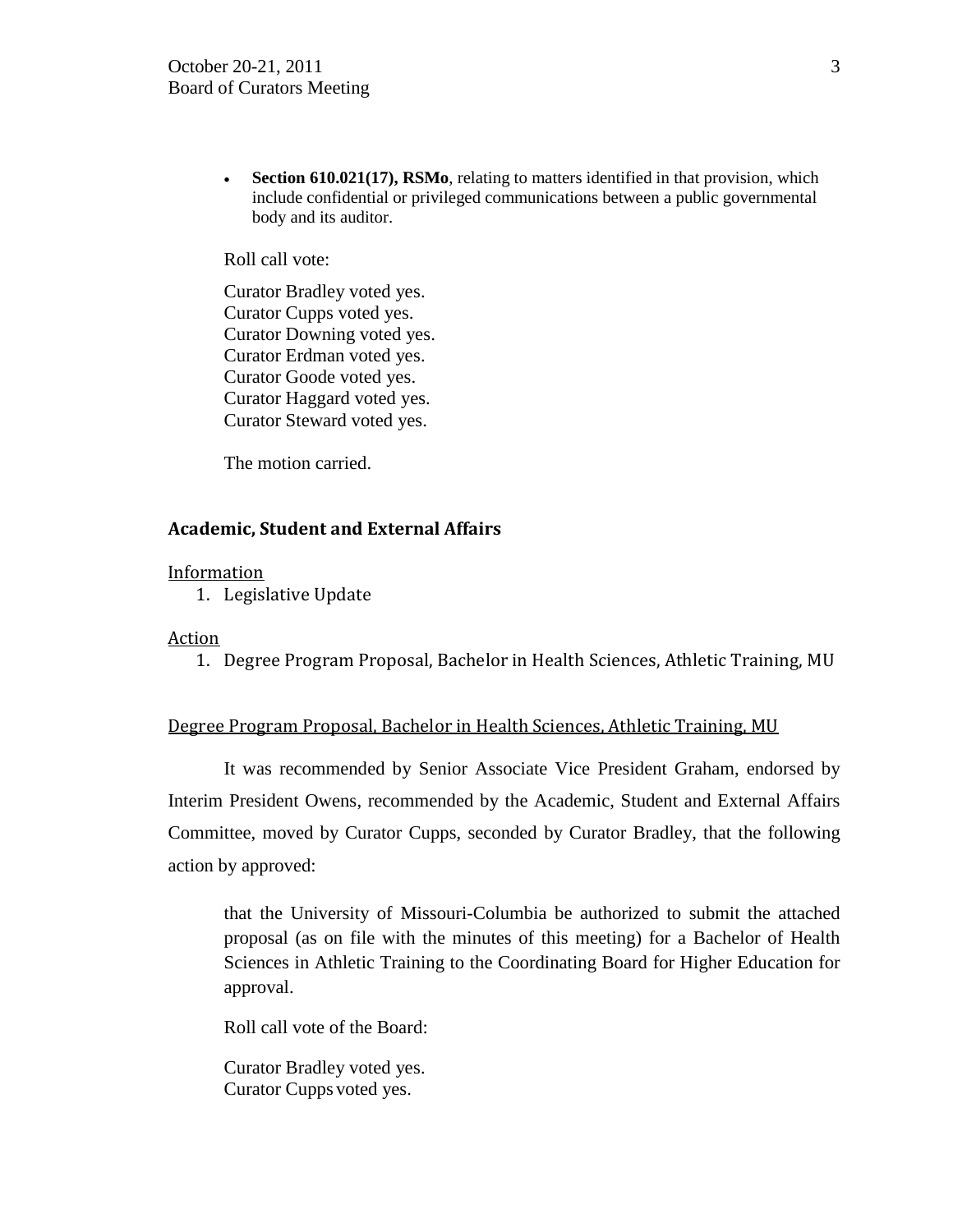Curator Downing voted yes. Curator Erdman voted yes. Curator Goode voted yes. Curator Haggard voted yes. Curator Steward was absent for vote.

Motion carried.

## **Audit**

Information

- 1. FY2011 Financial Status Report (Joint with Finance), UM
- 2. FY2011 External Auditors Report, UM
- 3. Enterprises and Other Related Entities (Joint with Finance), UM
- 4. Internal Audit Quarterly and Follow-Up Reports, UM
- 5. Risk Assessment and Three Year Audit Plan, UM

Action

1. Approval of FY2012 Internal Audit Engagement

## FY2011 External Auditors Report, UM

Susan Eickhoff with KPMG presented the Board of Curators with information relating to the external audits of the financial statements for fiscal year 2011.

## Internal Audit Quarterly and Follow-Up Reports, UM

John Tvrdik and Chris Lydon with PricewaterhouseCoopers, LLP presented the Board of Curators with information relating to the internal audits completed June 1 – October 10, 2011.

## Risk Assessment and Three Year Audit Plan, UM

John Tvrdik and Chris Lydon with PricewaterhouseCoopers, LLP presented a proposed Three Year Internal Audit Plan for 2012-2014. The plan was developed through a risk assessment process conducted July through September 2011.

## Approval of FY2012 Internal Audit Engagement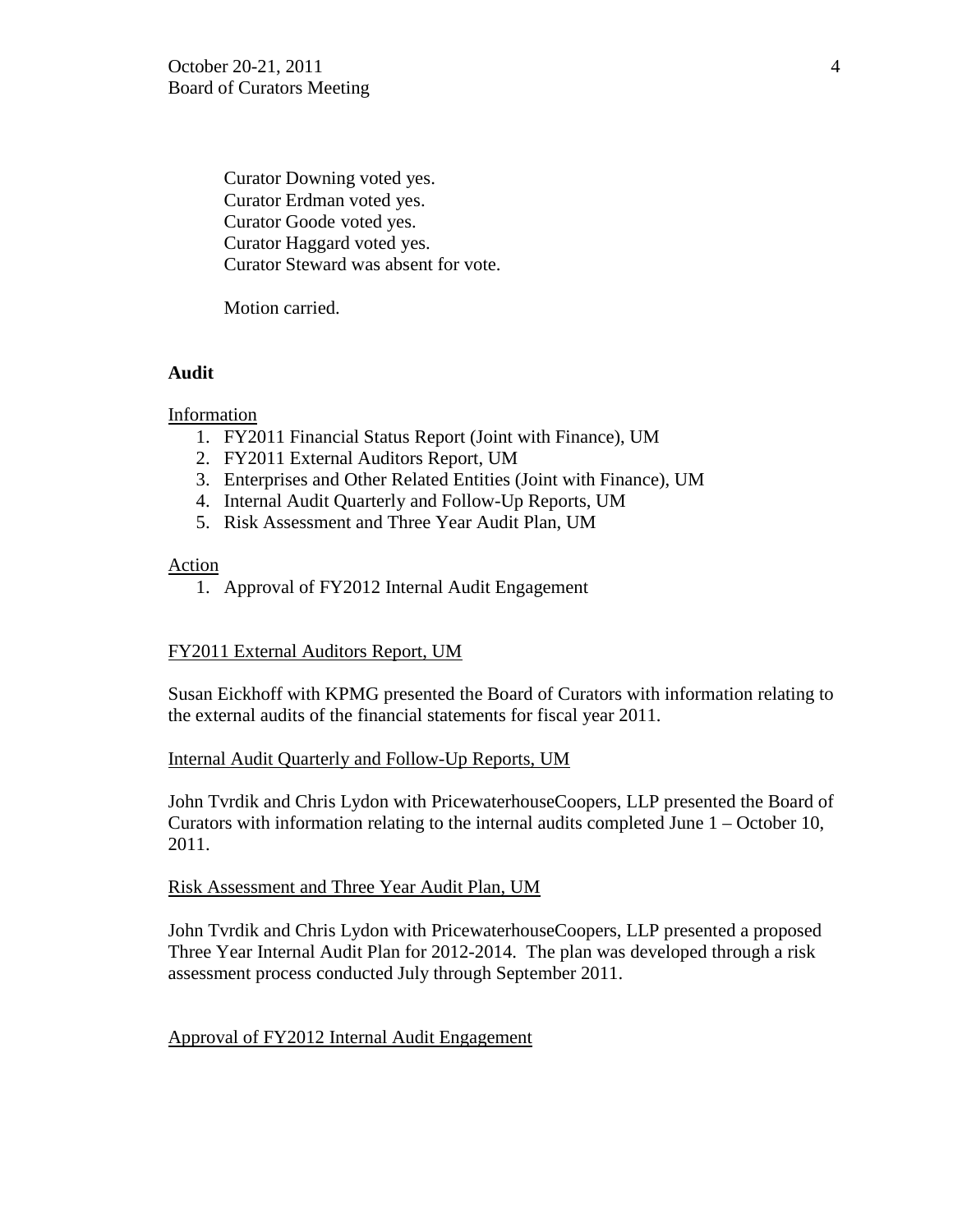It was recommended by Vice President Krawitz, endorsed by Interim President Owens, recommended by the Audit Committee, moved by Curator Bradley and seconded by Curator Cupps, that the following action be approved:

That the Vice President for Finance and Administration be authorized to employ the firm of PricewaterhouseCoopers LLP to provide Internal Audit services to the University of Missouri for a one-year term from November 1, 2011 through October 31, 2012, for a fee of \$965,000, plus expenses not to exceed 15% of fees annually unless approved by the University, with the option to renew on an annual basis over a period of up to three (3) additional years.

Roll call vote:

Curator Bradley voted yes. Curator Cupps voted yes. Curator Downing was absent for vote. Curator Erdman voted yes. Curator Goode voted yes. Curator Haggard voted yes. Curator Steward was absent for vote.

The motion carried.

#### **Compensation and Human Resources**

#### Action

1. New Retirement Plan for New Employees, UM

#### New Retirement Plan for New Employees, UM

Vice President Rodriguez provided a recommended plan design for new employees who begin employment after September 30, 2012. The new plan activation will occur October 1, 2012.

It was recommended by Vice President Rodriguez, endorsed by Interim President

Owens, recommended by the Compensation and Human Resources Committee, moved

by Curator Haggard and seconded by Curator Cupps, that the following action be

approved: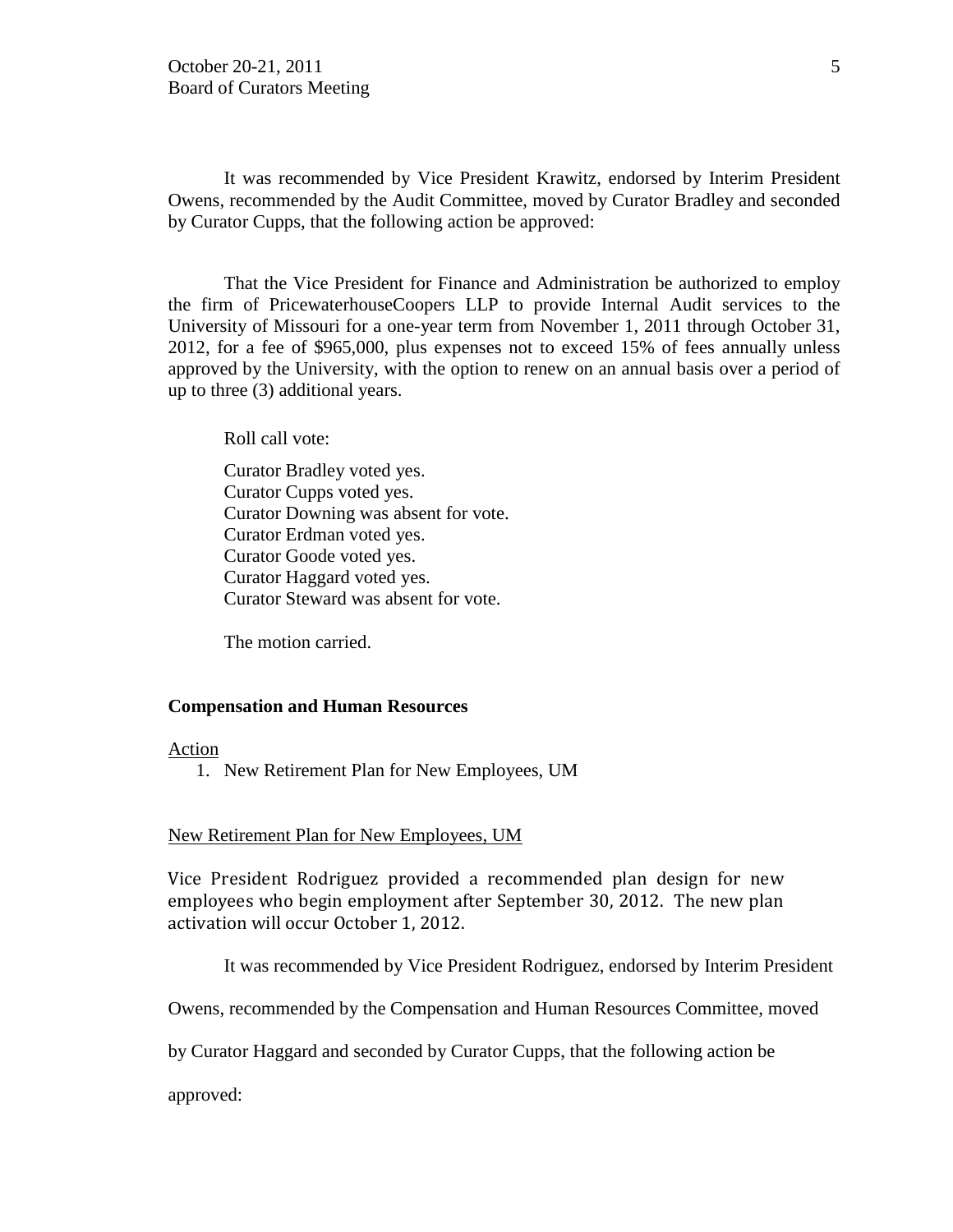- A. The Board of Curators has reviewed information and recommendations at previous meetings and has considered the recommendations from Interim President Owens and Vice President Rodriguez, and the University of Missouri Retirement and Staff Benefits Committee (Committee).
- B. The Board of Curators voted on June 17, 2011 to reaffirm to retired University employees, as well as to current University employees participating in the Current Retirement Plan, that the University has every intention of honoring the University's obligations under its Current Retirement Plan and that the Board of Curators is not considering making changes to its Current Retirement Plan that would change the amount of the retirement benefits payable under the Current Retirement Plan to retired University employees or to current University employees participating in the Current Retirement Plan.
- C. In furtherance of the above reaffirmation by the Board of Curators, the Board also stated that the Board, like all other institutions, organizations and individuals, is unable to predict with certainty future events and future pressures, economic and otherwise, which will face future Boards of Curators as they strive to govern the University of Missouri in the best interest of all their various constituencies including, not only the University's faculty, staff, students and retirees, but also all the people and taxpayers of the State of Missouri. Therefore, the statements contained herein are *not* intended and should *not* hereafter be construed or interpreted as binding contractual obligations on the University or future Boards of Curators.
- D. In light of all the foregoing, the Board of Curators also voted to plan to close the Current Retirement Plan to new University employees who commence employment with the University after September 30, 2012, and directed University administration to develop a new retirement plan for new employees, and to implement all steps necessary to accomplish this plan within certain parameters and guidelines as outlined in the June 17, 2011 Recommended Action document. Nothing in this current document is intended to substantially change those parameters or guidelines.
- E. The Board of Curators hereby closes the Current Retirement Plan to new University employees who commence employment with the University after September 30, 2012, and establishes the New Retirement Plan, to be named at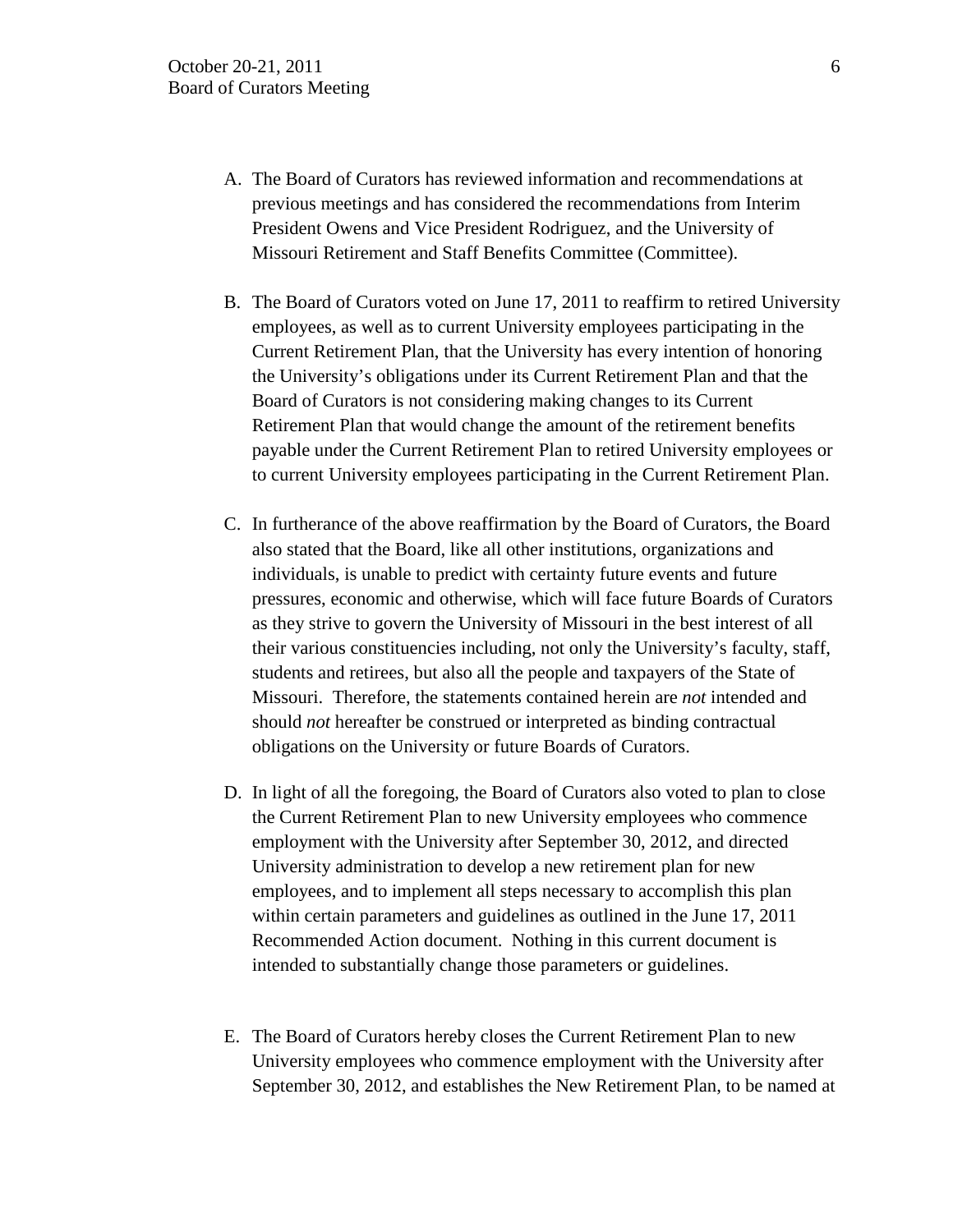a later date as the plan document is brought to the Board for final approval prior to the commencement date of October 1, 2012.

- F. University employees who commence University employment on or after October 1, 2012 will be covered under the New Retirement Plan. Current employees who terminate university employment prior to vesting under the Current Retirement Plan rules, and subsequently return to university employment in a benefits eligible position on or after October 1, 2012 will be covered under the New Retirement Plan. Current employees who terminate University employment and remain vested in the Current Retirement Plan will be covered under the Current Retirement Plan.
- G. The New Retirement Plan will be comprised of two separate retirement benefits.
	- 1. The Defined Benefit portion of the New Retirement Plan will be similar in structure to the Current Retirement Plan. It will include a multiplier formula of 1.0% of pay. The computation of the highest average salary will be identical to the Current Retirement Plan. Vesting for the Defined Benefit portion of the New Retirement Plan will be identical to that of the Current Plan. The New Retirement Plan will require employee contributions to the Defined Benefit portion of the New Retirement Plan identical to that of the Current Retirement Plan.
	- 2. The Defined Contribution portion of the New Retirement Plan will be established as an IRS 401(a) plan. This portion of the New Retirement Plan includes a university contribution of 2% of pay to an employee-directed investment account. The vesting for the Defined Contribution portion of the New Retirement Plan will be three (3) nonconsecutive years of university benefits eligible employment beginning on or after October 1, 2012. Employees may elect to make tax-deferred voluntary contributions to their Defined Contribution accounts, which will be matched 100% by university contributions up to 3% of pay. The investment providers, funds, and policies available to employees and retirees under the Defined Contribution portion of the New Retirement Plan will be selected and monitored by a University administration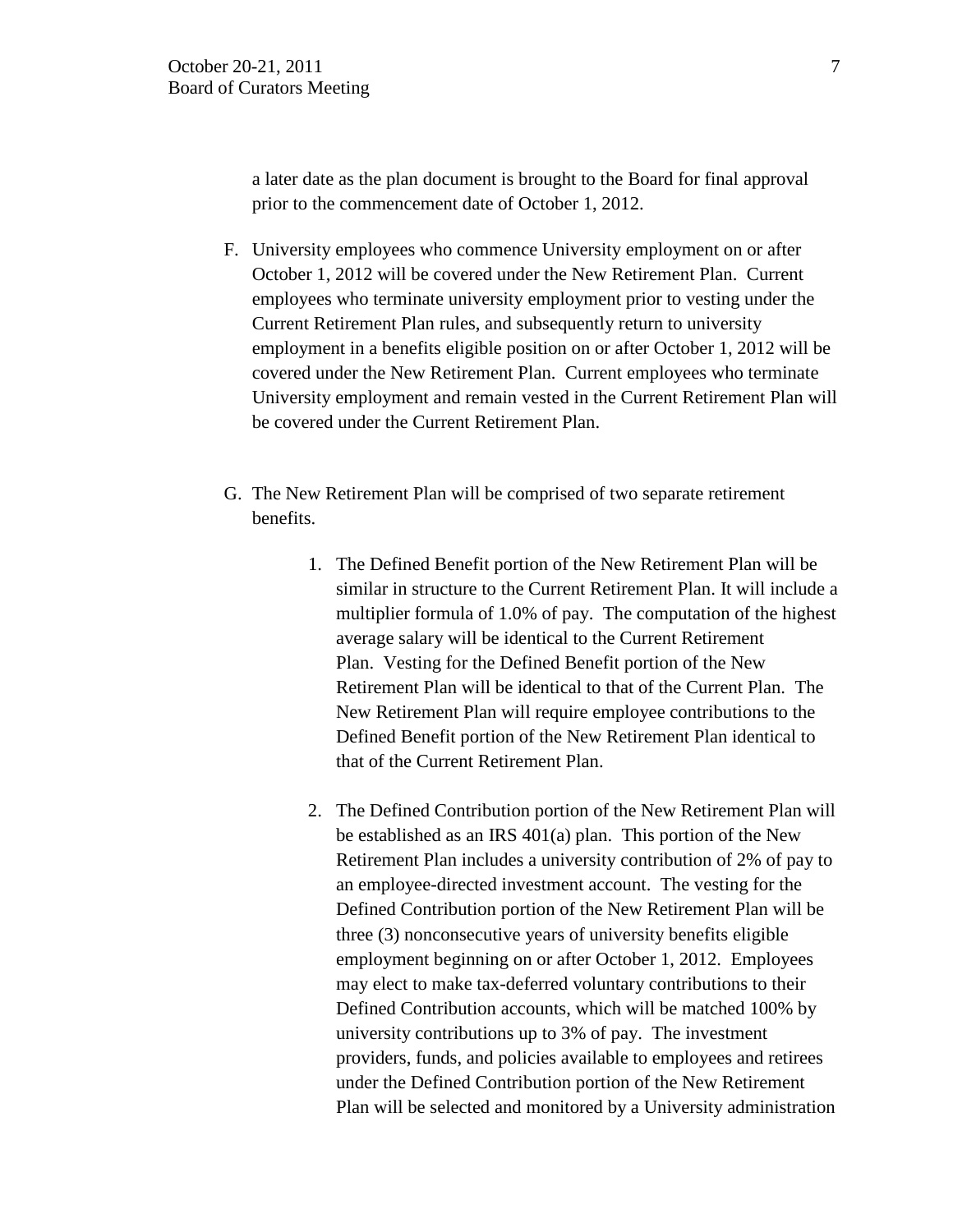Investment Committee. Members of this Committee will have fiduciary responsibility for the Defined Contribution portion of the New Retirement Plan.

Roll call vote:

Curator Bradley voted yes. Curator Cupps voted yes. Curator Downing voted no. Curator Erdman voted yes. Curator Goode voted yes. Curator Haggard voted yes. Curator Steward voted yes.

The motion carried by a vote of six in favor and one opposed.

### **Finance**

Information

- 1. Investments Performance Review
- 2. Physical Facilities Quarterly Report, UM
- 3. Project Design, Miller Nichols Library Classroom Addition, UMKC

### Action

- 1. Selection of Investment Advisor, UM
- 2. Approval of Board Resolution and Issue Commercial Paper Program, UM
- 3. Approval of Commercial Paper Policies, UM
- 4. Approval of Resolution for Health and Educational Facilities Authority of the State of Missouri to Refund Revenue Bonds, Series 2011, UM
- 5. Project Approval, Gwynn Hall Renovation, MU
- 6. A/E Approval, Chemical and Biological Engineering Building, Missouri S & T

### Selection of Investment Advisor, UM

It was recommended by Vice President Krawitz, endorsed by Interim President

Owens, recommended by the Finance Committee, moved by Curator Goode, and

seconded by Curator Bradley, that the following action be approved:

that the Vice President for Finance and Administration be authorized to retain the investment consulting firm, Strategic Investment Solutions, Inc., for the University of Missouri's General Pool, Balanced Pool, Fixed Income Pool, and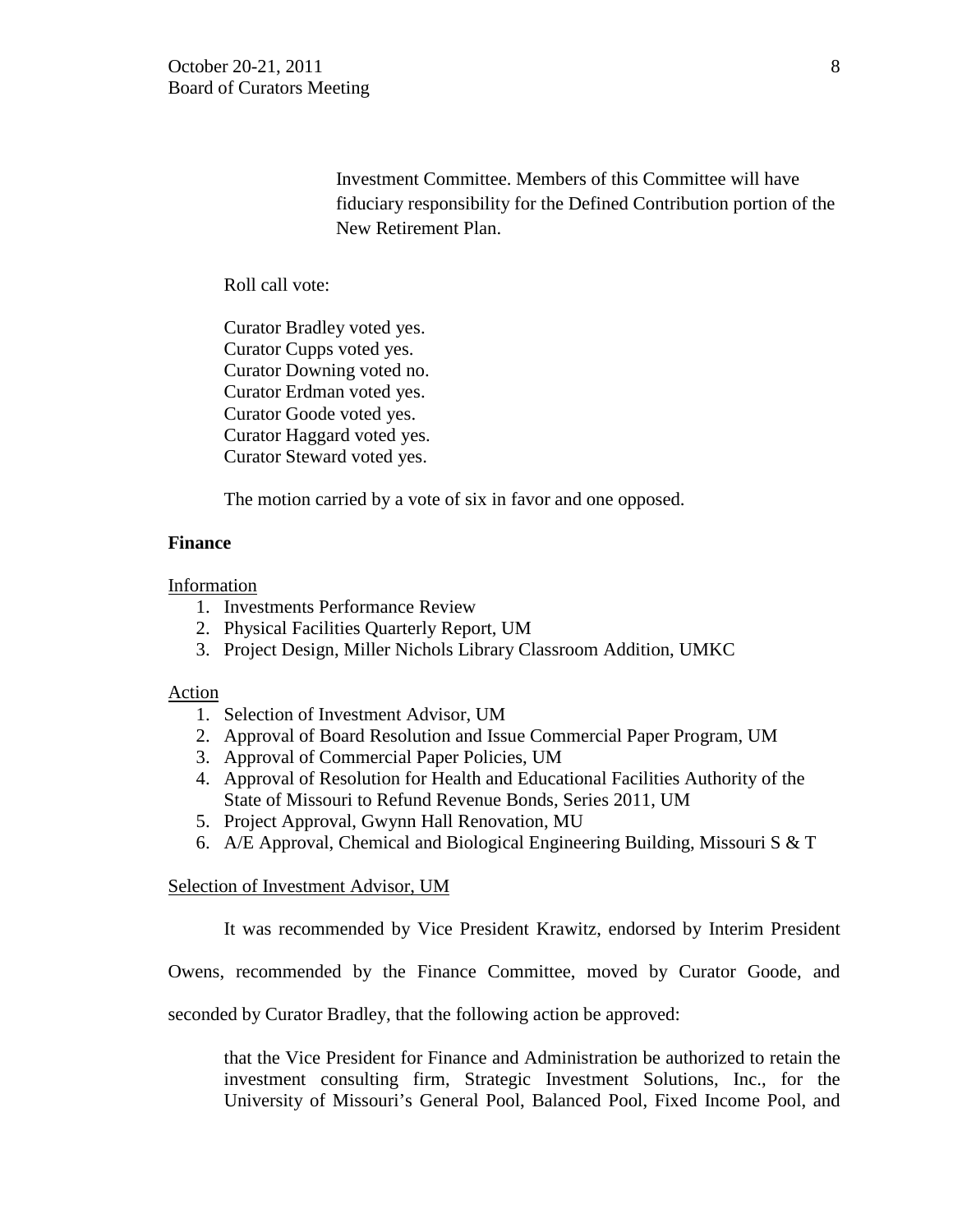Retirement, Disability and Death Benefit Plan. The contract term shall be five years, subject to annual review and approval by the Board. The contract may be extended for an additional five-year term under the same terms other than fees, subject to Board approval. The annual fee shall be fixed at \$450,000 for the first five year term.

Agreements entered into by the University are subject to review and approval by

the Vice President for Finance and Administration and General Counsel.

Roll call vote of Board: Curator Bradley voted yes. Curator Cupps voted yes. Curator Downing voted yes. Curator Erdman voted yes. Curator Goode voted yes. Curator Haggard voted yes. Curator Steward was absent for vote.

The motion carried.

### Approval of Board Resolution and Issue Commercial Paper Program, UM

It was recommended by Vice President Krawitz, endorsed by Interim President

Owens, recommended by the Finance Committee, moved by Curator Bradley, and

seconded by Curator Haggard, that the following recommendations be approved:

That the Curators of the University of Missouri approve the attached resolution (as on file with the minutes of this meeting) authorizing and securing a commercial paper program; and that

the program will authorize a tax exempt series (Series A) and taxable series (Series B), with the overall program size not to exceed \$375 million; and that

the Commercial Paper proceeds may be used to finance and/or refinance capital projects and for working capital purposes.

Roll call vote:

Curator Bradley voted yes.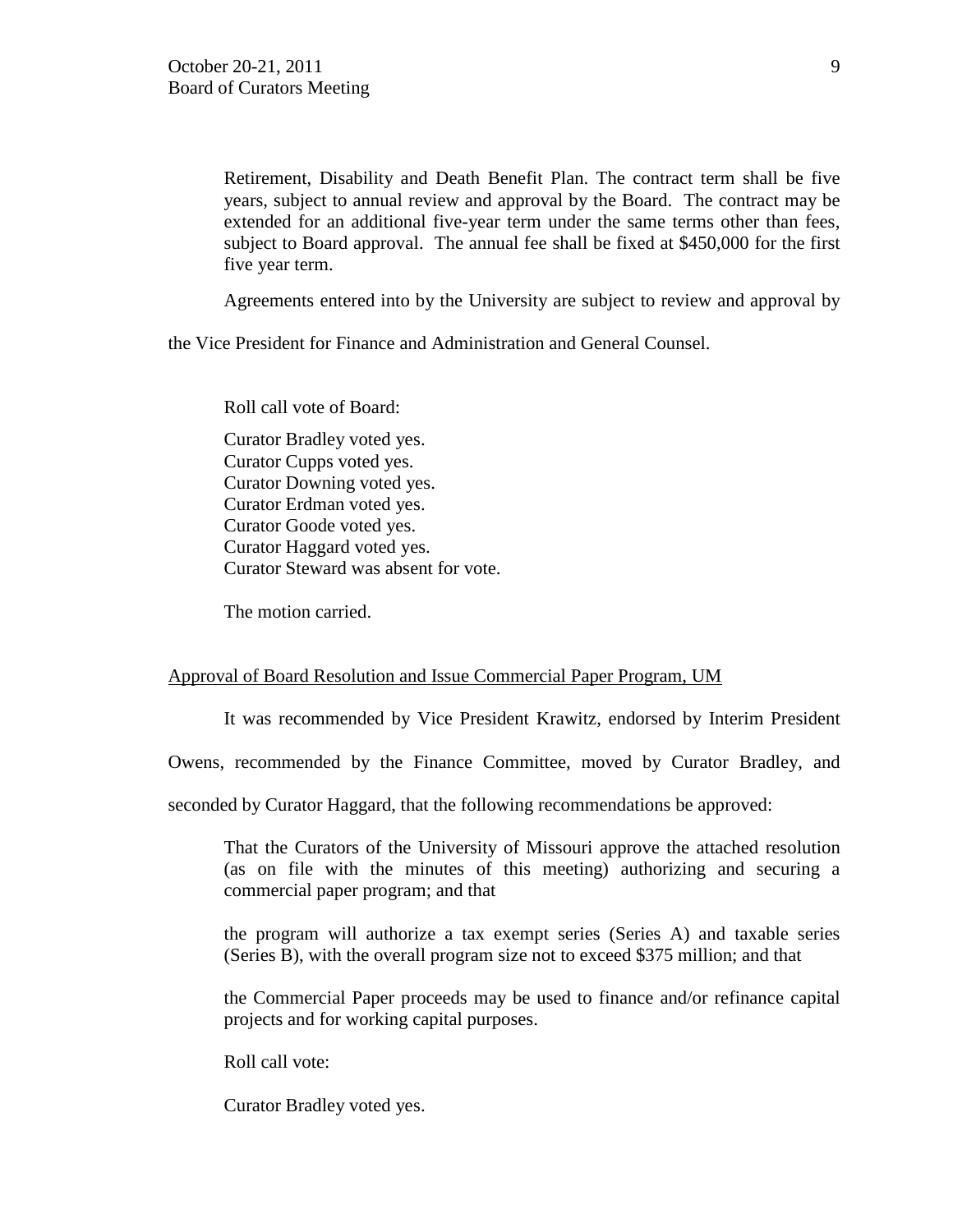Curator Cupps voted yes. Curator Downing voted yes. Curator Erdman voted yes. Curator Goode voted yes. Curator Haggard voted yes. Curator Steward was absent for vote.

The motion carried.

### Approval of Commercial Paper Policies, UM

It was recommended by Vice President Krawitz, endorsed by Interim President Owens, recommended by the Finance Committee, moved by Curator Downing, and seconded by Curator Bradley, that the attached policy for the commercial paper program be approved. This policy provides direction for the operation and management of the program.

Roll call vote:

Curator Bradley voted yes. Curator Cupps voted yes. Curator Downing voted yes. Curator Erdman voted yes. Curator Goode voted yes. Curator Haggard voted yes. Curator Steward was absent for vote.

The motion carried.

Approval of Resolution for Health and Educational Facilities Authority of the State of Missouri to Refund Revenue Bonds, Series 2011 (University of Missouri-Columbia Arena Project)

It was recommended by Vice President Krawitz, endorsed by Interim President Owens, recommended by the Finance Committee, moved by Curator Bradley, and seconded by Curator Goode, that the resolution approving the issuance of educational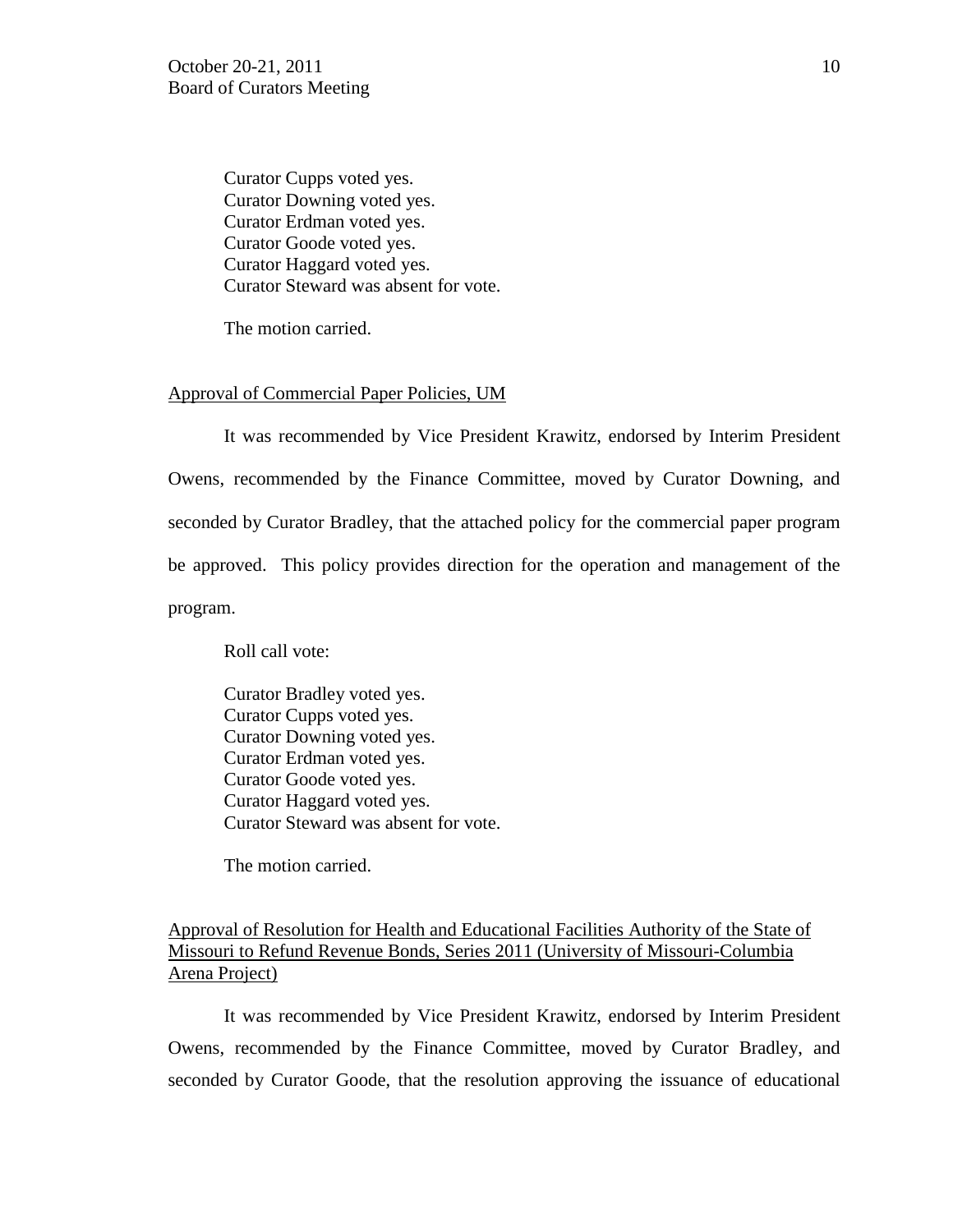facilities refunding revenue bonds by the Health and Educational Facilities Authority of the State of Missouri to provide funds to refund the authority's educational facilities revenue bonds (University of Missouri –Columbia Arena Project ) Series 2001 and authorizing and approving certain documents and actions in connection with the issuance of said bonds, as attached, be approved.

Roll call vote:

Curator Bradley voted yes. Curator Cupps voted yes. Curator Downing voted yes. Curator Erdman voted yes. Curator Goode voted yes. Curator Haggard voted yes. Curator Steward was absent for vote.

The motion carried.

#### Project Approval, Gwynn Hall Renovation, MU

It was recommended by Chancellor Deaton, endorsed by Interim President Owens, recommended by the Finance Committee, moved by Curator Goode and seconded by Curator Cupps, that the following action be approved:

the project approval for the Gwynn Hall Renovation, for the University of Missouri-Columbia.

| Funding of the project budget is from:  |              |
|-----------------------------------------|--------------|
| Campus Facilities Operations (M&R)      | \$10,000,000 |
| College of Human Environmental Sciences | 822,063      |
| J. R. Albert Foundation Grant           | 200,000      |
| <b>Total Funding</b>                    | \$11,022,063 |

Roll call vote:

Curator Bradley voted yes. Curator Cupps voted yes. Curator Downing voted yes. Curator Erdman voted yes.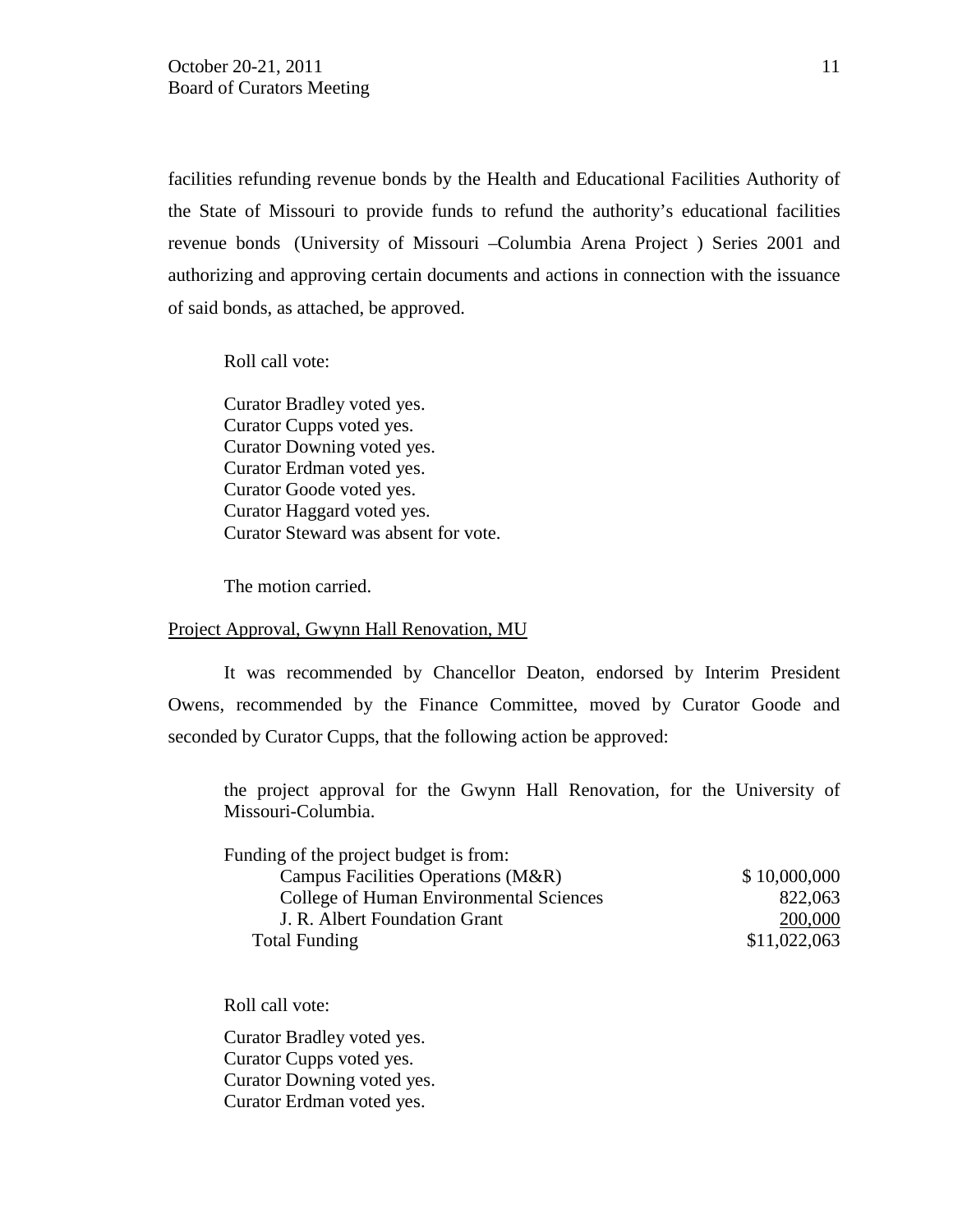Curator Goode voted yes. Curator Haggard voted yes. Curator Steward was absent for vote.

The motion carried.

### A/E Approval, Chemical and Biological Engineering Building, Missouri S & T

It was recommended by Interim Chancellor Wray, endorsed by Interim President Owens, recommended by the Finance Committee, moved by Curator Bradley and seconded by Curator Haggard, that the following action be approved:

that the Vice President for Finance and Administration be authorized to employ the firm of The Clark Enersen Partners, Inc., Kansas City, Missouri, for design services for the Chemical & Biological Engineering Building for Missouri University of Science and Technology, for a lump sum fee of \$1,269,775.

Funding of the project budget is from: Revenue Bonds \$ 12,342,848 Gifts 8,000,000 Campus Reserves 2,000,000 Total Funding \$22,342,848

Roll call vote of Full Board: Curator Bradley voted yes. Curator Cupps voted yes. Curator Downing voted yes. Curator Erdman voted yes. Curator Goode voted yes. Curator Haggard voted yes. Curator Steward was absent for vote.

The motion carried.

The public session of the Board of Curators meeting recessed at 3:40 PM on Thursday, October 20, 2011.

## **BOARD OF CURATORS MEETING – EXECUTIVE SESSION**

A meeting of the University of Missouri Board of Curators was convened in executive session at 3:50 P.M., on Thursday, October 20, 2011, in Room 402 of the Student Union on the University of Missouri-Kansas City campus, Kansas City,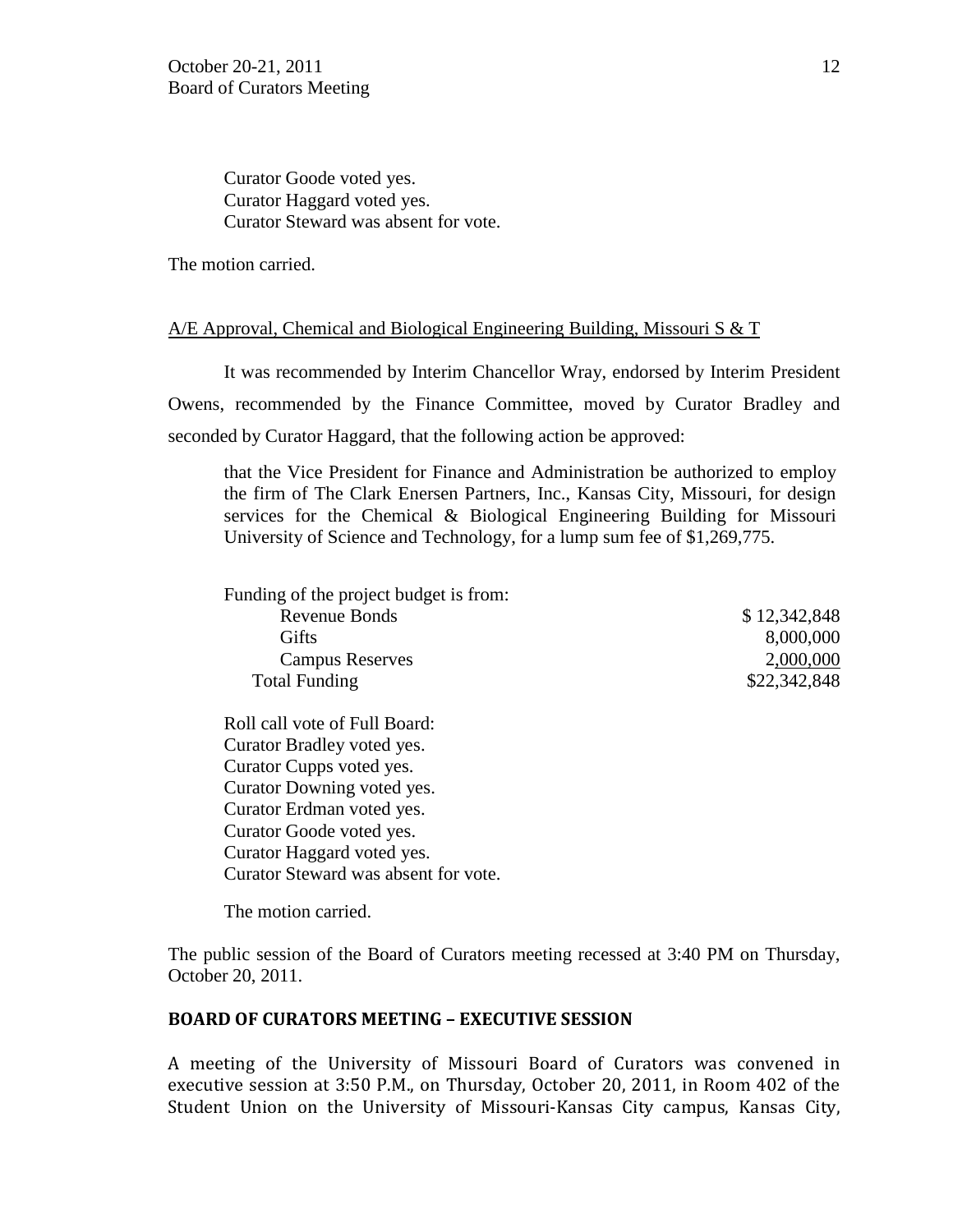Missouri, pursuant to public notice given of said meeting. Curator Warren K. Erdman, Chairman of the Board of Curators, presided over the meeting.

Present The Honorable David R. Bradley The Honorable Donald L. Cupps The Honorable Don M. Downing The Honorable Warren K. Erdman The Honorable Wayne Goode The Honorable Judith G. Haggard

The Honorable David L. Steward was absent for the meeting.

Also Present Mr. Stephen J. Owens, Interim President Mr. Phillip J. Hoskins, Acting General Counsel Ms. Cindy Harmon, Secretary of the Board of Curators Ms. Laura A. Confer, Student Representative to the Board of Curators Dr. Brady J. Deaton, Chancellor for University of Missouri Ms. Natalie "Nikki" Krawitz, Vice President for Finance and Administration Mr. Mike Alden, Athletic Director, MU Ms. Pamela Q. Henrickson Mr. Craig A. Van Matre

Discussions involving legal and contract issues were held – No action taken by the Board.

The executive session of the Board of Curators meeting recessed at 5:17 PM on Thursday, October 20, 2011.

**Board of Curators Tour of Kauffman Center for the Performing Arts and Working Dinner** at the Todd Bolender Center for Dance and Creativity regarding the conservatory and performing arts.

## **BOARD OF CURATORS MEETING – PUBLIC SESSION**

### **UMKC Faculty Senate Breakfast with the Board of Curators**

A breakfast meeting was held Friday, October 21, 2011 at 8:00 A.M. in the Administrative Center Conference Facilities, Plaza Room, 5115 Oak Street, Kansas City, Missouri.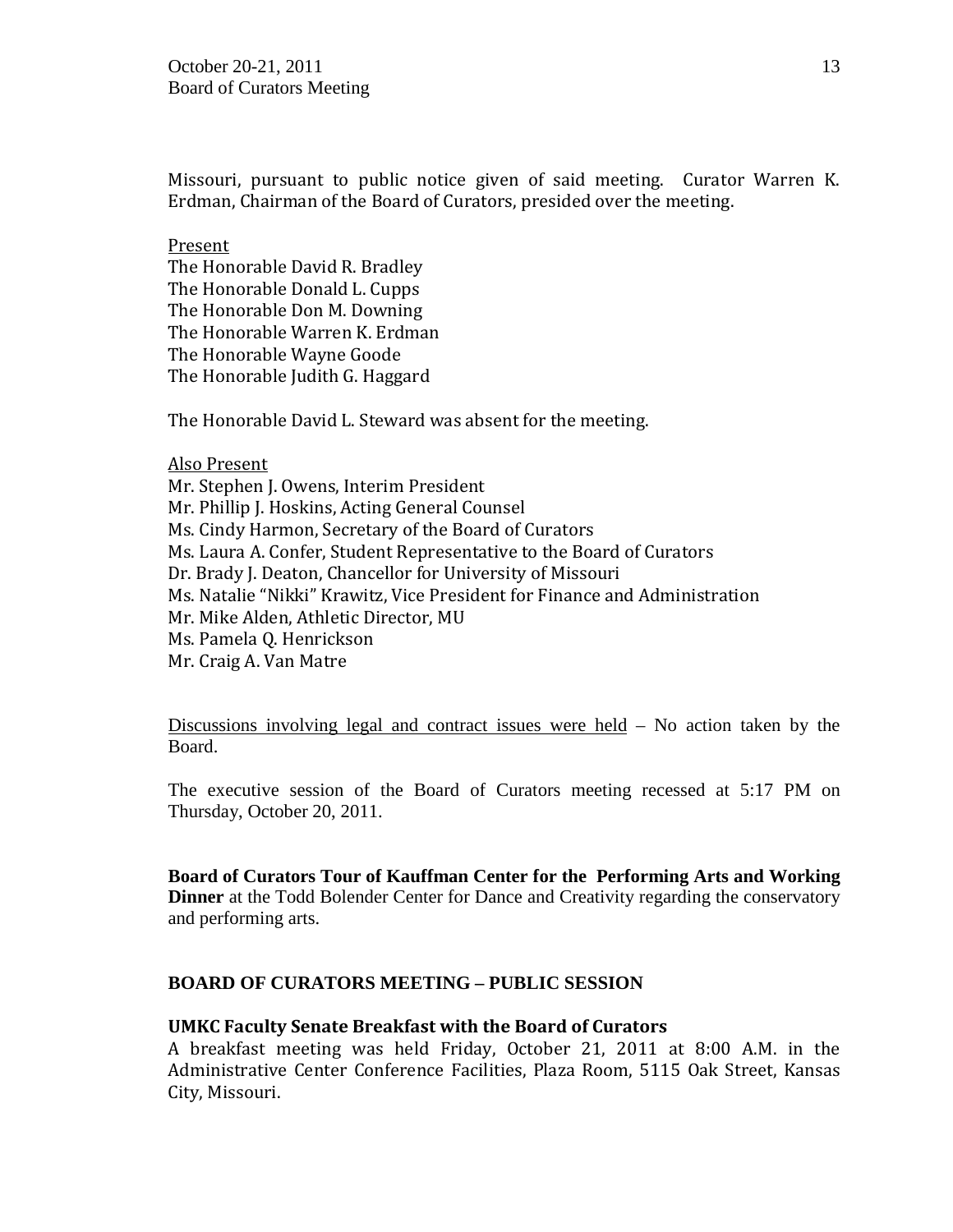Topic: Strengthening UMKC's Corporate and Community Relationships through Executive Education Speakers: Gary Ebersole and Kimberly Young

A meeting of the University of Missouri Board of Curators reconvened in public session at 9:05 A.M., on Friday, October 21, 2011, in the Multipurpose Room 401 of the Student Union on the University of Missouri-Kansas City campus, Kansas City, Missouri, pursuant to public notice given of said meeting. Curator Warren K. Erdman, Chairman of the Board of Curators, presided over the meeting. All actions were taken by the full Board of Curators due to scheduling conflicts.

Present The Honorable David R. Bradley The Honorable Donald L. Cupps The Honorable Don M. Downing The Honorable Warren K. Erdman The Honorable Wayne Goode

The Honorables Judith G. Haggard and David L. Steward were absent.

Also Present

Mr. Stephen J. Owens, Interim President Mr. Phillip J. Hoskins, Acting General Counsel Ms. Cindy Harmon, Secretary of the Board of Curators Ms. Laura A. Confer, Student Representative to the Board of Curators Dr. Gary Allen, Vice President for Information Technology Dr. Brady J. Deaton, Chancellor for University of Missouri Dr. Thomas F. George, Chancellor for University of Missouri – St. Louis Dr. Steven Graham, Senior Associate Vice President for Academic Affairs Mr. Stephen C. Knorr, Vice President for Government Relations Ms. Natalie "Nikki" Krawitz, Vice President for Finance and Administration Dr. Leo E. Morton, Chancellor of University of Missouri – Kansas City Dr. Michael F. Nichols, Vice President for Research and Economic Development Dr. Betsy Rodriguez, Vice President for Human Resources Dr. W. Kent Wray, Interim Chancellor for Missouri University of Science and Technology Ms. Kathleen Miller, Chief of Staff Ms. Cindy Pollard, Associate Vice President of Strategic Communications Ms. Pamela Q. Henrickson Mr. Craig A. Van Matre Media representatives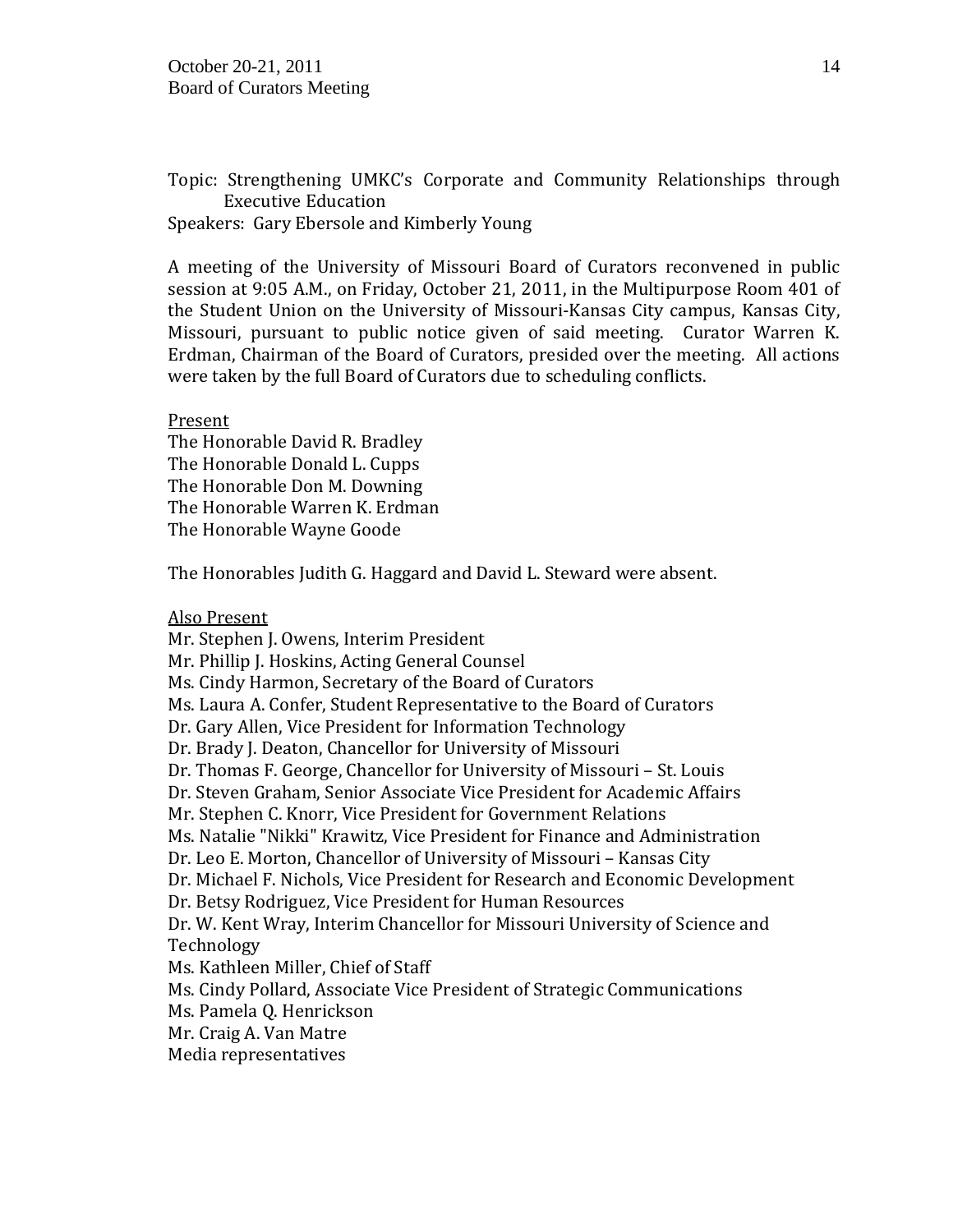# **General Business**

Board Chairman's Report – presented by Chairman Erdman (recording and slides on file)

Topic: Advancing Missouri Culture

University Interim President's Report – presented by Interim President Owens (recording and slides on file)

Topic: The value of an arts education.

Chancellors' Panel Discussion – Advancing Missouri Culture (slides and recording on file)

- Missouri S & T presented by Interim Chancellor Wray
- University of Missouri Kansas City presented by Chancellor Morton
- University of Missouri St. Louis presented by Chancellor George
- University of Missouri Columbia presented by Chancellor Deaton

University Health System Annual Report – presented by Vice Chancellor for Health Affairs Dr. Harold A. Williamson (slides and recording on file)

- Health System Annual Report
- Tiger Institute Update

# **Consent Agenda**

It was endorsed by Interim President Owens, moved by Curator Bradley and

seconded by Curator Downing, that the following items be approved by consent agenda:

# CONSENT AGENDA

- 1. Minutes, August 19-20, 2011 Board of Curators Meeting
- 2. Minutes, August 19, 2011 Board of Curators Committee Meetings
- 3. Minutes, September 12, 2011 Special Board of Curators Meeting
- 4. Minutes, September 22, 2011 Special Board of Curators Meeting
- 5. Minutes, August 19-20, 25-26 and September 12, 2011 Presidential Search Committee Meetings
- 6. Fall Semester Degrees, MU, UMSL, UMKC, S&T
- 7. Amendment, CRR 300.020 UMKC Faculty Bylaws
- 8. Amendment, CRR 320.040 Nepotism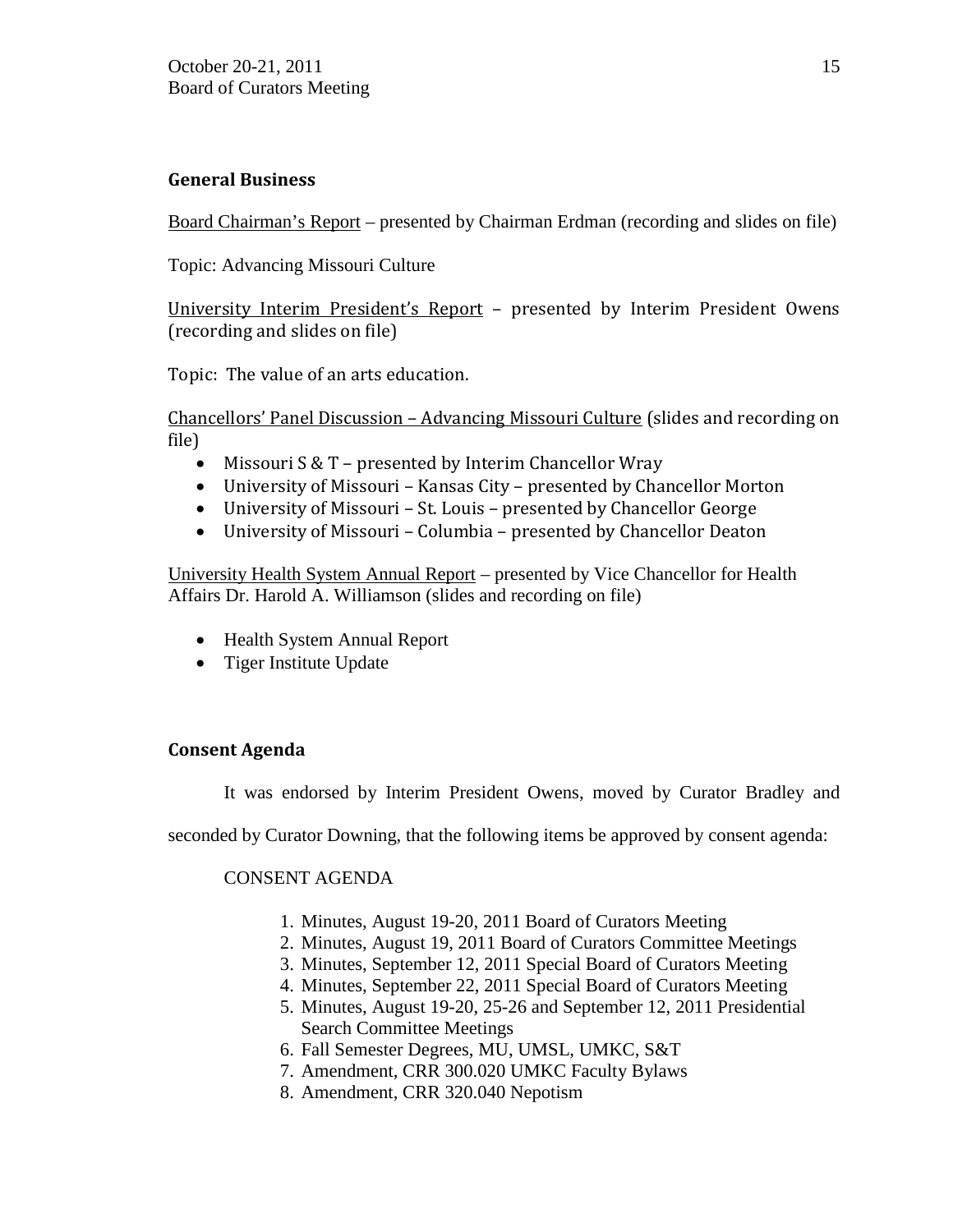Roll call vote:

Curator Bradley voted yes. Curator Cupps voted yes. Curator Downing voted yes. Curator Erdman voted yes. Curator Goode voted yes. Curator Haggard was absent for vote. Curator Steward was absent.

The motion carried.

- 1. Minutes, August 19-20, 2011 Board of Curators Meeting as provided to the curators for review and approval.
- 2. Minutes, August 19, 2011 Board of Curators Committee Meetings as provided to the curators for review and approval.
- 3. Minutes, September 12, 2011 Special Board of Curators Meeting as provided to the curators for review and approval.
- 4. Minutes, September 22, 2011 Special Board of Curators Meeting as provided to the curators for review and approval.
- 5. Minutes, August 19-20, 25-26 and September 12, 2011 Presidential Search Committee Meetings – as provided to the curators for review and approval.
- 6. Fall Semester Degrees, MU, UMSL, UMKC, Missouri S & T

The action of the President of the University of Missouri System in awarding degrees and certificates to candidates recommended by the various faculties and committees of the four University of Missouri campuses who fulfill the requirements for such degrees and certificates at the end of the Fall Semester 2011, shall be approved, and the lists of said students who have been awarded degrees and certificates shall be included in the records of this meeting.

# 7. Amendment, Collected Rules and Regulations 300.020 UMKC Faculty Bylaws

**Collected Rules and Regulations**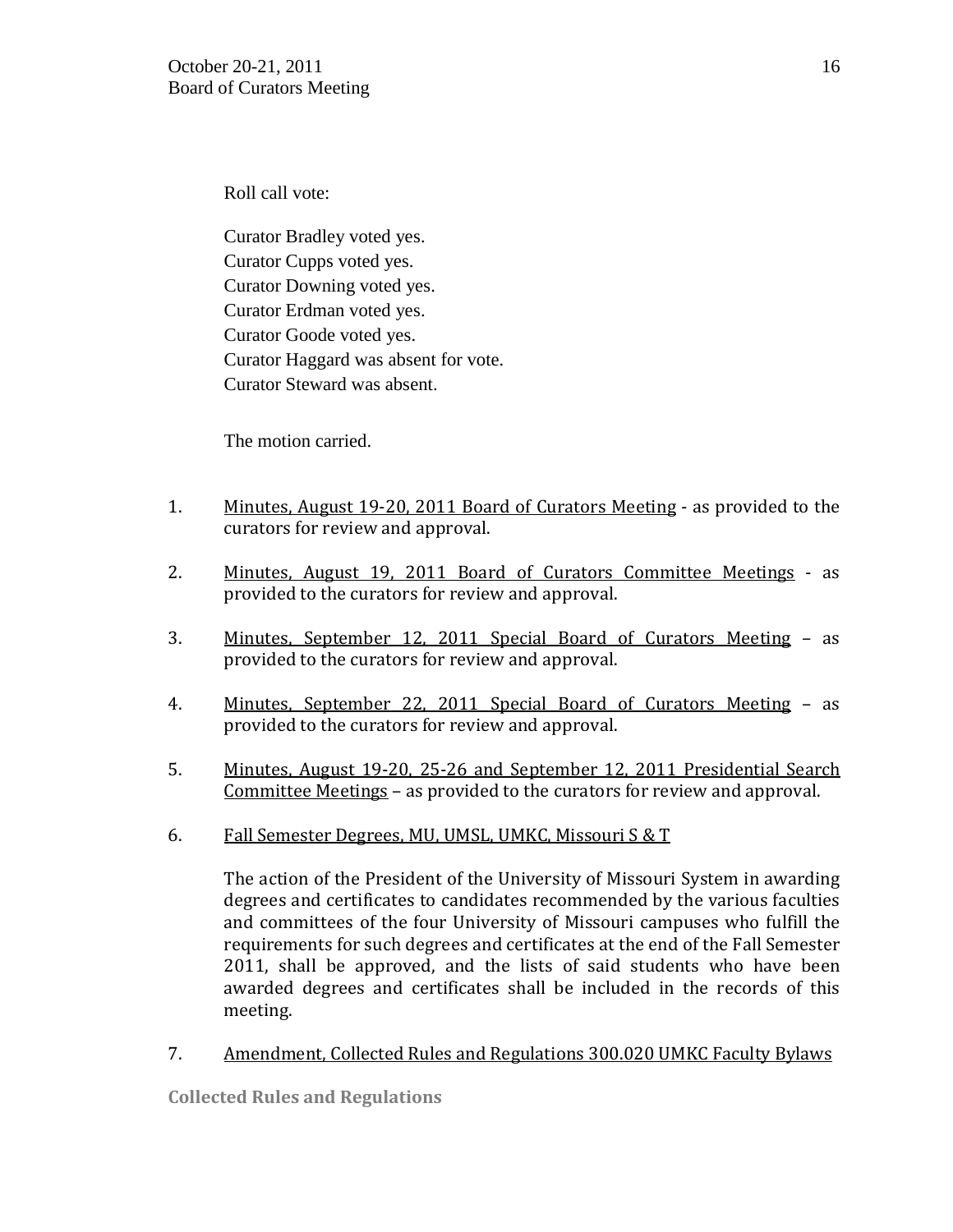**Faculty Bylaws and Tenure Regulations Chapter 300: Faculty Bylaws 300.020 Faculty Bylaws of the University of Missouri-Kansas City**

Bd. Min. 10-12-73; Amended Bd. Min. 11-18-77, 6-27-80, 11-19-82, 12-7-84, 6-6-08, 10-20-11.

- **A. Purpose of the Governing Practices** -- The purpose of these Bylaws is to establish a body which represents the voice of the Faculty and to establish an effective vehicle for the needs and concerns of the Faculty to be presented for discussion and debate. These Bylaws assume that Faculty may participate in academic decision processes. The right of faculties to organize and to carry out the responsibilities and functions delegated to them by the Board is recognized in Section 10.030.D.2.
- **B. Membership** -- The University of Missouri-Kansas City Faculty shall consist of the President of the University, the Chancellor, and all persons on benefitseligible academic appointments.
	- 1. **Voting Faculty** -- For purposes of campus- and University-wide elections, those individuals eligible to vote shall consist of all persons who hold regular academic appointments, either tenure track or tenured; non-tenure track (NTT) faculty, as defined in Section 340.070E of the Collected Rules and Regulations; including Librarians I, II, III and IV; provided that any of the foregoing must be .75 FTE or greater and must hold an appointment of at least nine (9) months duration. In addition, faculty in any academic unit whose percentage of effort in routinely overseeing and participating in the instructional mission of the University is comparable to the foregoing, but who are not paid directly by UMKC, shall be eligible to vote in campus- and University-wide elections. Criteria utilized by such units in Criteria utilized by such units in determining its faculty whose percentage of effort in routinely overseeing and participating in the instructional mission of the University is comparable to the foregoing must be approved in advance by the Faculty Senate. The foregoing voting eligibility rules are not intended to define the eligibility of faculty to vote in school or college elections and the eligibility to vote in such school or college elections shall be defined by the rules of such school or college. .
	- 2. **Power** -- The powers of the voting Faculty of UMKC include authority in all matters pertaining to education, research and service as granted to the Faculty by the Board of Curators. It shall have such other authority as is delegated to it by the President and/or the Chancellor. These powers are vested in the UMKC Senate unless limited by the University's Collected Rules and Regulations.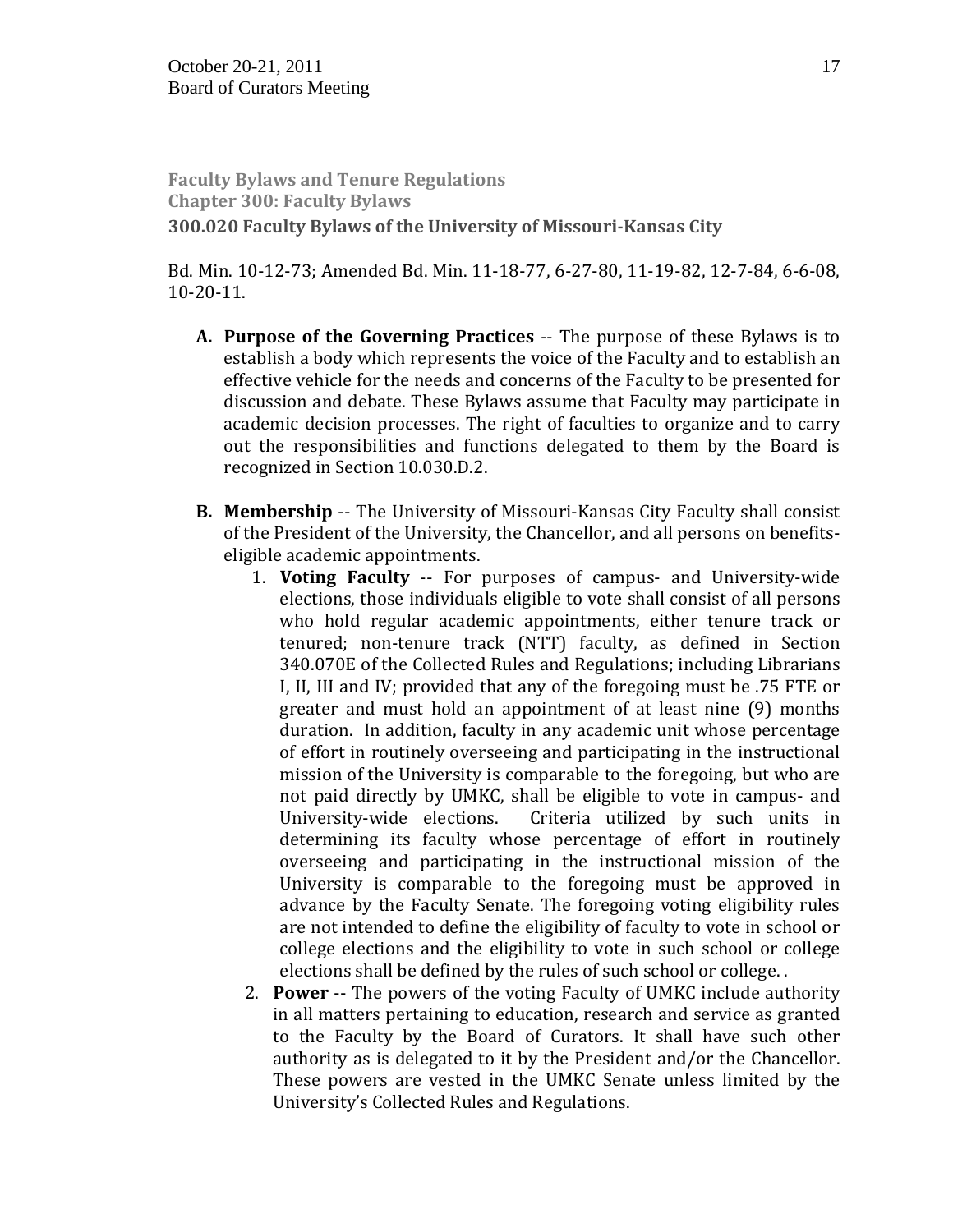- 3. **Meetings** -- There shall be at least one general meeting of the voting Faculty per year. The Chairperson of the Faculty Senate shall give notice of and shall preside at such meetings. The Faculty Senate shall report to the voting Faculty at such meetings and shall invite input and advice from the Faculty on issues of concern.
	- a. Additional meetings of the voting Faculty may be called by the Chancellor or the Chairperson of the Senate, or upon the request of 20 percent of the Senate or upon the written request of 10 percent of the voting Faculty.
	- b. Within ten days of the notice of placing of an item on the Senate agenda, upon the request of a majority of the Senate or upon the written request of 10 percent of the voting Faculty, the Chairperson of the Senate shall transfer the item from the Senate agenda to the agenda of a meeting of the voting Faculty for discussion and action by that group.

# **C. Colleges, Schools, Conservatories, Libraries and other units**

- 1. **Definitions** -- A college, school or conservatory (hereinafter colleges, schools, or conservatories will be referred to as schools) is a unit which offers or supervises programs of study leading to baccalaureate or advanced degrees. A unit or combination of units, offering courses which do not lead to a degree, is not a school.
- 2. **Schools** -- Presently existent schools are: College of Arts and Sciences, School of Business and Public Administration, School of Biological Sciences, School of Computing and Engineering, School of Dentistry, School of Education, School of Law, School of Pharmacy, Conservatory of Music and Dance, School of Graduate Studies, School of Medicine, School of Nursing.
- 3. **Libraries** -- Libraries include: Miller Nichols Library, Leon E. Bloch Law Library, Health Sciences Library, Dental Library.

# **D. Faculties of the Schools**

# 1. **Membership**

- a. The Faculty shall consist of the President of the University, the Chancellor, the Dean of the School, and all persons with academic appointments who are assigned to the school. The Faculty shall be primarily responsible for the quality of the school's undertakings. Other non-regular, administrative or extension personnel who hold appointments within the school may be added to the voting Faculty of the school as defined by the school's bylaws.
- b. Faculty whose work is divided between programs of two or more schools (other than the School of Graduate Studies) may participate in deliberations of these schools, but shall be a voting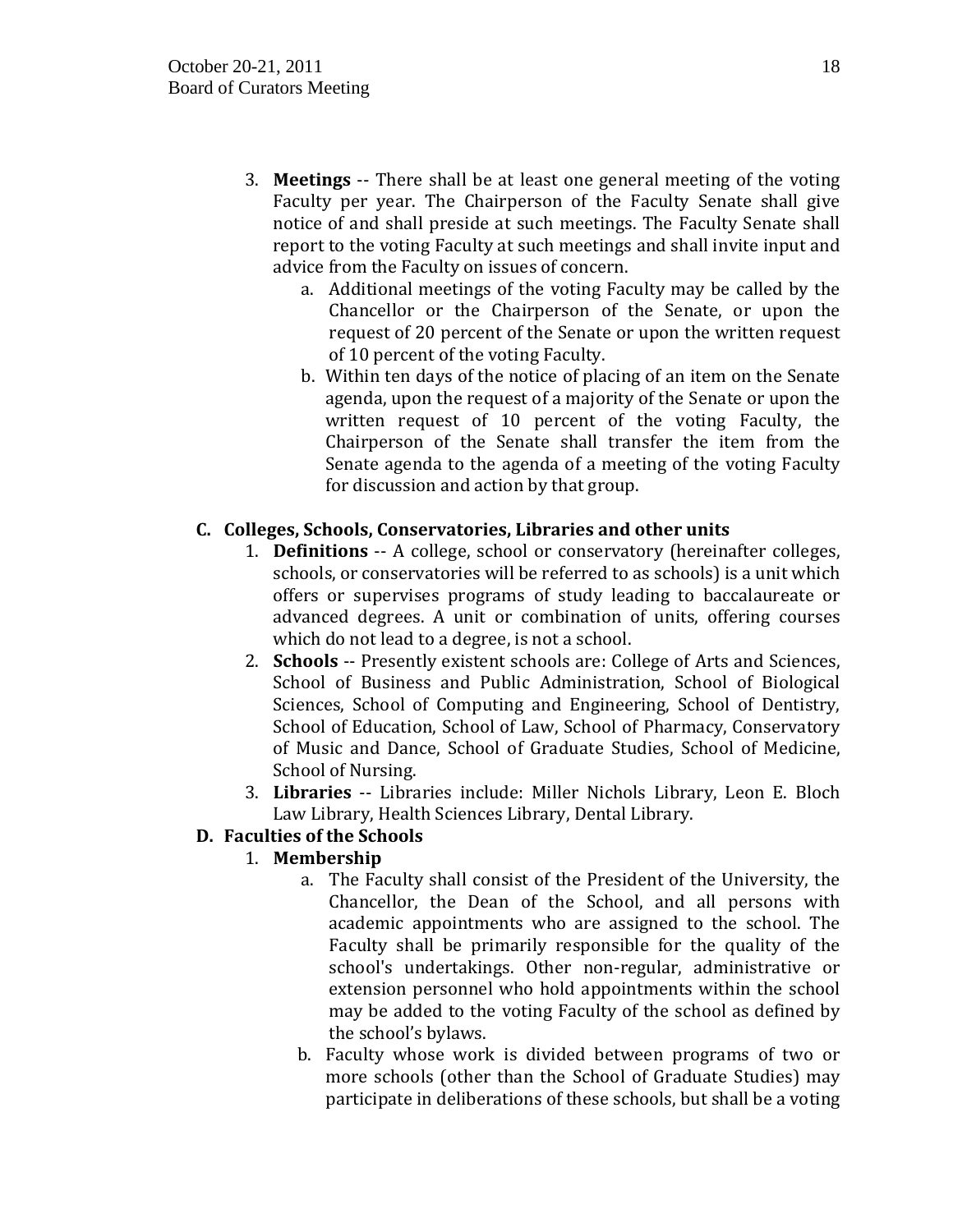member of only the school in which they hold their primary appointment.

- c. The Faculty of the School of Graduate Studies consists of UMKC Faculty (Section 300.020.B) who hold graduate or doctoral appointments. Faculty of the School of Graduate Studies may vote and be elected to offices or committees in this school as well as to offices and committees of the school in which they hold their primary appointment.
- 2. **Meetings** -- At least four regular meetings of the Faculty of a School shall be called annually according to the procedures adopted by the school. A special meeting may be called at any time by the Chancellor or by the Dean of the school and must be called if requested by onefourth of the membership of the Faculty or as otherwise provided by the Bylaws of the school. Written notification of any meeting of a Faculty shall be mailed at least three days prior to the meeting to all members of the Faculty except in the case of an emergency meeting in which case any action taken becomes an item for reconsideration on the agenda at the next regularly scheduled meeting of that Faculty. Each Faculty shall determine its own definition of a quorum of its membership and decide upon a procedure which enables the membership of that particular Faculty to carry out its business in a responsible as well as efficacious manner. Copies of the minutes of each meeting shall be supplied to each Faculty member of the school and to the Chancellor.
- 3. **Powers** -- The Faculty of a school shall establish procedures and policies governing the work of the school.
	- a. **Bylaws** -- Each school shall have a written set of Bylaws prepared in such a manner as is determined by the Faculty of that school. These Bylaws shall implement the provisions of this section of the UMKC Bylaws. A copy of these Bylaws and any subsequent amendment thereto shall be filed with the Chancellor and the Secretary of the Senate. The Bylaws shall not contain any provisions inconsistent with the UMKC Bylaws.
	- b. **Curriculum and Degrees** -- The Faculty of a school and/or department, together with the appropriate administrative officers, shall be responsible for recommending all academic courses and programs and for recommending candidates for degrees.

(1) The Faculty of each school, through its dean, shall file with the registrar a copy of its admission and retention standards, its degree requirements, and individual course additions and deletions. The registrar shall distribute copies of such standards,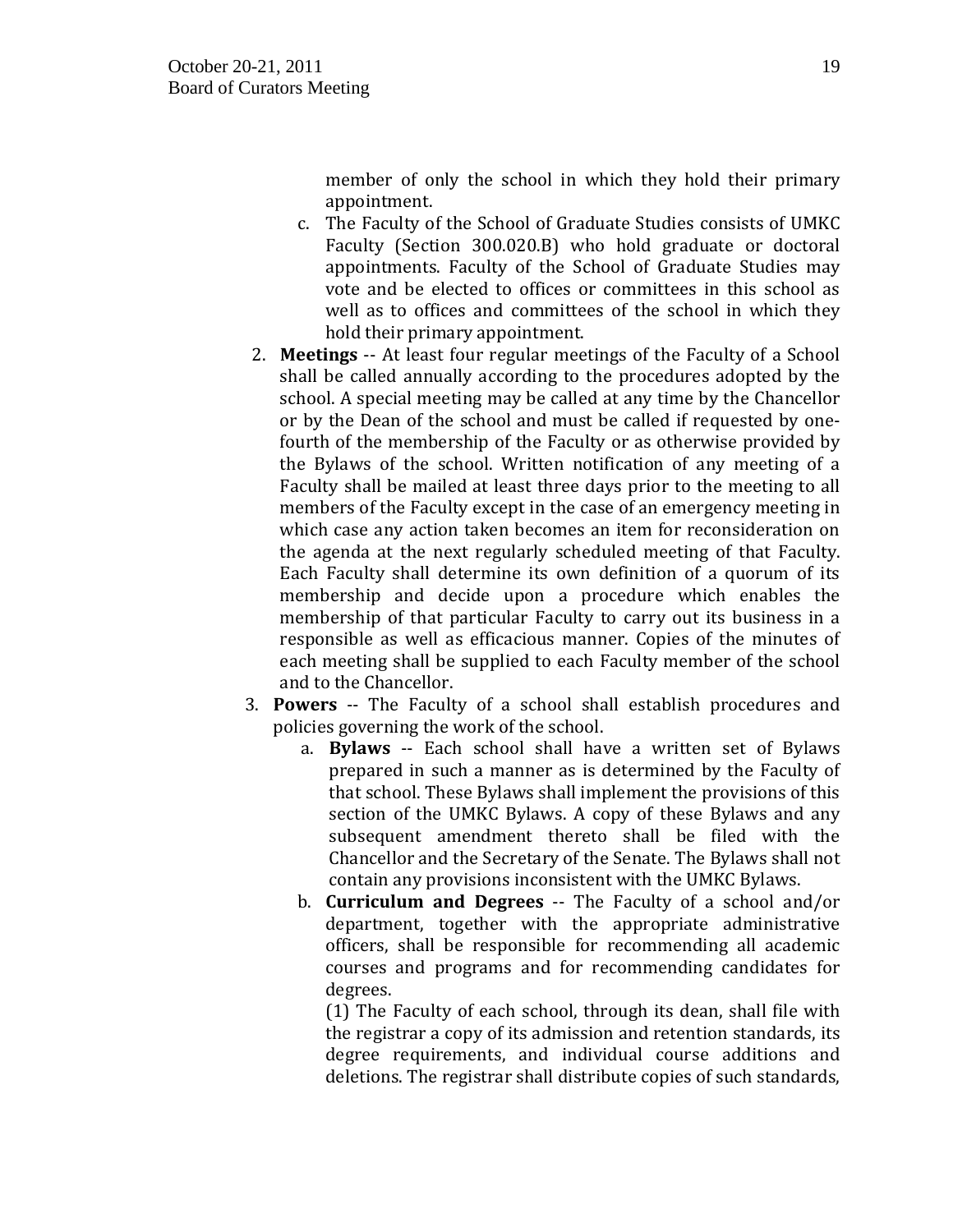requirements and course additions and deletions to the Chancellor and the deans of the other schools.

c. **Selection and Retention of Academic Faculty** -- The Faculty of each school and/or department or other teaching unit shall establish criteria and specify procedures to be followed, as a general policy, in recommending the selection, retention and promotion of members of the Faculty.

(1) As a general policy all academic staff appointments to a School Faculty shall be made after the Dean of the school has received a written recommendation from an appropriate department committee or equivalent teaching unit. The Dean shall forward the recommendation of the committee with his/her own recommendation to the Chancellor.

(2) Recommendations for promotion and/or tenure, and to reappoint or not to reappoint, shall be made by the Dean of the school after receiving a written recommendation from an appropriate department committee or equivalent teaching unit. The Dean shall forward the recommendation of the committee with his/her own recommendation to the Chancellor.

- d. **Selection of Deans** -- As a general policy, recommendations for the selection of deans in any school shall be made by the Chancellor after consultation with an appropriate committee which will include members of the Faculty of that school. This consultation procedure shall not abrogate the final consultation procedure shall not abrogate responsibility and authority of the Chancellor to recommend a dean's appointment or replacement.
- e. **Selection of Department Chairs, School Division Chairs and Directors** -- As a general policy, the Dean shall recommend appointment or replacement of a department Chairperson, school division Chairperson or Director only after consultation with the Faculty of the department, subdivision or sub-unit concerned. This consultation procedure shall not abrogate the final responsibility and authority of the Dean to recommend the appointment or replacement of a department Chairperson, school division Chairperson, or Director.
- f. **Evaluation of Academic and Professional Administrators** -- The voting Faculty of each school shall participate in the regular evaluation of their academic and professional administrators. (1) A School Faculty, by formal action at a regular meeting, or through its elected School Executive Committee or such other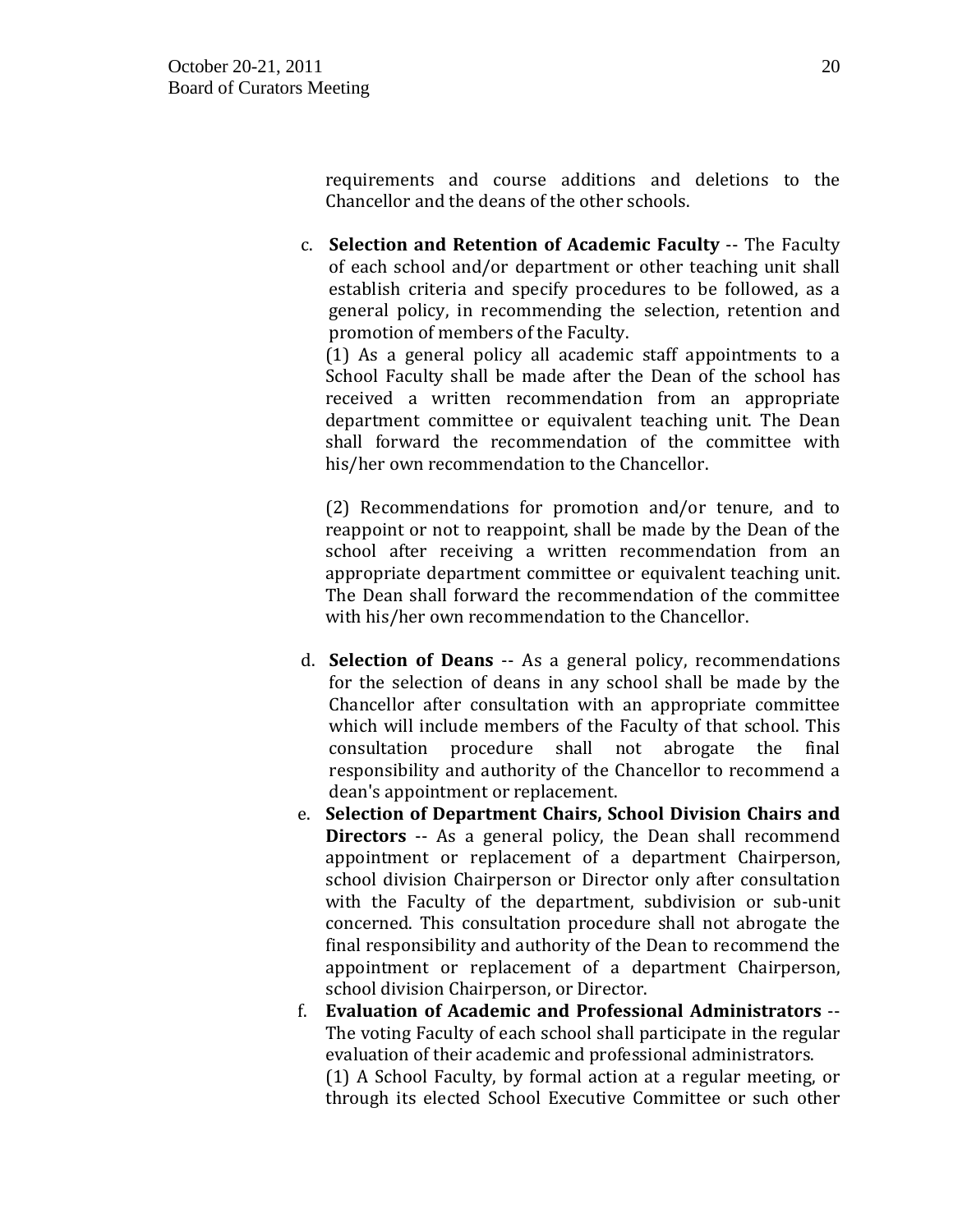elected committee as is designated by the school in its Bylaws, may report on matters of common concern through the Executive Committee of the Senate, or directly to the Chancellor, and through him to the President of the University and the Board of Curators, and may make recommendations pertaining to any feature of the functioning of UMKC or the University.

g. **Budget Committee** -- Each school shall have an elected budget committee composed of representative Faculty. The Budget Committee shall receive from the Dean in timely fashion all information regarding the budget process; shall share that information with the Faculty of the school, and shall advise the Dean regarding objectives and funding priorities as well as necessary allocations to achieve those objectives.

# **E. The UMKC Faculty Senate**

- 1. **Composition of the Senate** -- The Senate shall consist of two elected Faculty representatives from the School of Business and Public Administration, the School of Biological Sciences, the School of Computing and Engineering, the School of Dentistry, the School of Education, the School of Law, the Conservatory of Music and Dance, the School of Pharmacy, School of Nursing, School of Medicine and the Library. The College of Arts and Sciences shall have one representative from each of its three divisions plus one additional member selected by the college. The Chairperson of the Steering Committee of A & S shall be a member of the Senate by virtue of his/her office. The Senate may elect to accept as non-voting members representatives of major campus constituencies, such as the Staff Council and the Part-Time Faculty Association.
	- a. In order that the Senate maintain close ties with the units, it is recommended that one representative from each unit be the Faculty Chairperson of the unit or member of its executive body.
	- b. Those who are eligible to serve as representatives shall be UMKC voting Faculty. Members of the Executive Committee must be regular Faculty.
	- c. Elected representatives to the Intercampus Faculty Council, known as IFC, shall be members of the UMKC Faculty Senate for the duration of their terms.
	- d. Officers of the Senate shall be members of the Senate for the duration of their terms.

# 2. **Terms of Office and Elections**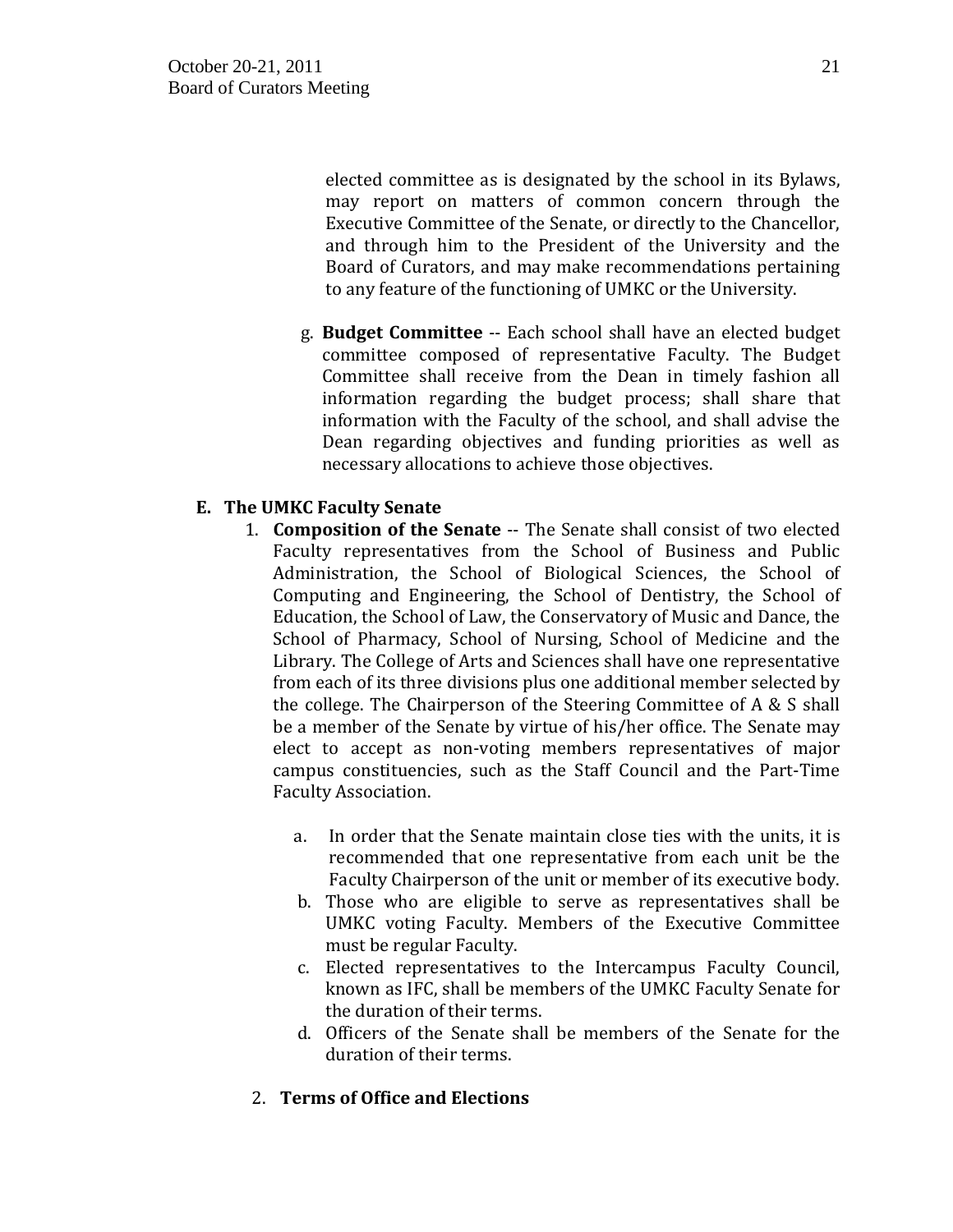- a. Senate members shall be elected early in the winter semester, to take office at the first Senate meeting the following fall.
- b. Senate officers shall serve three-year terms.
- c. IFC members shall serve three-year terms and shall be Senate members for the duration of their terms on the IFC.
- d. Elected Faculty representatives shall serve two- year terms, except for representatives who serve by virtue of their membership on a unit executive body; they shall serve one-year terms.
- e. Members may succeed themselves without restriction.
- f. Should an elected representative be unable to complete his/her term, that vacancy shall be filled by an election as soon as possible.
- g. Senate members shall be elected by the represented units.
- h. Senate officers and IFC representatives shall be elected by the voting Faculty by secret ballot.
- 3. **Powers** -- The power of the voting Faculty of UMKC, as defined in CRR 300.020.B.2, shall be delegated to the Faculty Senate. The Senate may make recommendations pertaining to any feature of the functioning of the University to the Chancellor, and through the Chancellor to the President and/or the Board of Curators.
	- a. The Senate, in cooperation with the administration, shall provide for Faculty participation in the regular evaluation of those campus-wide officers of the administration included in the Academic Tenure Regulations.
	- b. The Senate, by formal action at a meeting of the general Faculty, or at a Senate meeting, may report to the Chancellor on matters of common concern, and through the Chancellor or through the Intercampus Faculty Council to the President of the University and the Board of Curators, and may make recommendations pertaining to any feature of the functioning of UMKC or the University.
	- c. The Senate shall serve as a liaison between the Faculty and the Chancellor and the campus' administrative officers. The Senate shall serve as a liaison between the Faculty and the Intercampus Faculty Council. The Senate shall serve as a liaison between the Faculty and the Student Government Association and the Intercampus Student Council.

# 4. **Meetings**

a. The meeting schedule for each semester shall be set by the Chairperson of the Senate; however, additional meetings may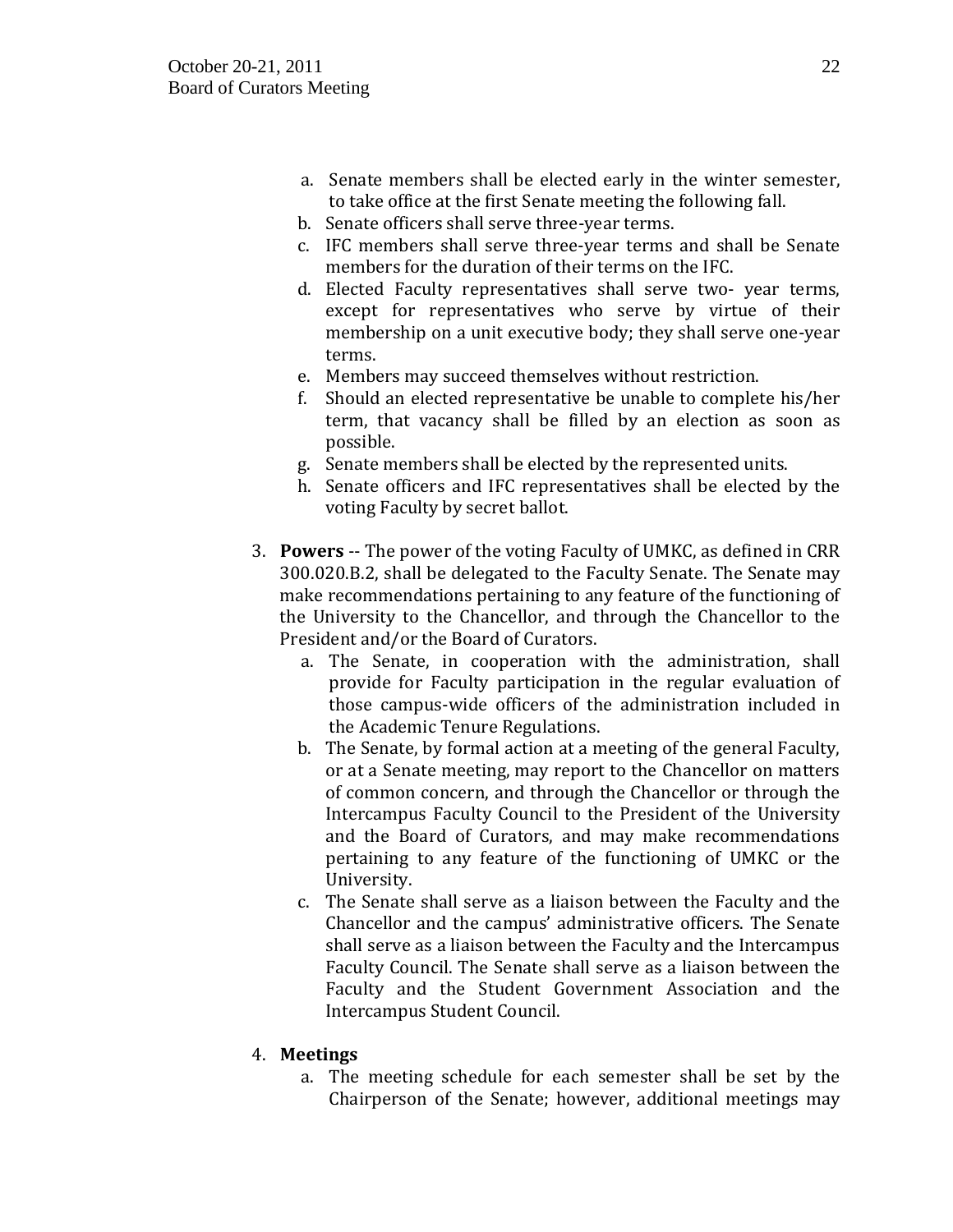be called by the Chairperson, at the request of the Chancellor, or at the request of 20 percent of the Senate or 10 percent of the Voting Faculty.

- b. Any Faculty member may appear before the Senate to express his/her concerns by sending a written request to the Senate Chairperson, who shall thereupon notify the Faculty member of the time and place of the next meeting and invite him/her to attend.
- 5. **Officers of the Faculty Senate** -- Elected officers shall be the Chairperson, Vice Chairperson and Secretary. They shall be elected for three-year terms in a manner consistent with the Bylaws. Upon their election, the Chairperson-elect, Vice Chairperson-elect, Secretaryelect, and IFC-elect, if not already members of the Senate, shall be eligible to participate ex officio in the deliberations of the Senate.
	- a. The Chairperson is the presiding officer of the Senate. It shall be the responsibility of the Chairperson to set the meeting schedule of the Senate and of the general Faculty meetings. The Chairperson shall be responsible for setting the agenda for both the Senate meetings and the general Faculty meetings, and for their distribution to all members of the voting Faculty. The agenda shall be set after consultation with the Senate Executive Committee. The Chairperson shall serve on the IFC during his/her term in office.
	- b. The Vice Chairperson shall preside in the absence of the Chairperson.
	- c. The Secretary shall record the minutes of the general Faculty meetings and the Senate meetings and shall distribute them to all Faculty members and shall make them available on-line through the Senate website. The Secretary shall excuse absences of Senate members and shall maintain attendance records.
	- d. Should a Chairperson resign, that office will be assumed by the Vice Chairperson for the remainder of the year. Should the resignation occur during the first year of the term, a special election for Chairperson will be held to fill the one-year vacancy.
	- e. In the case of vacancies for all other officer positions, a ballot containing the names of the Senate members will be sent to all voting Faculty. The person getting the highest number of votes will assume the office for the duration of the unexpired term. Should that person be unable to serve, the person with the next highest number of votes will assume the office.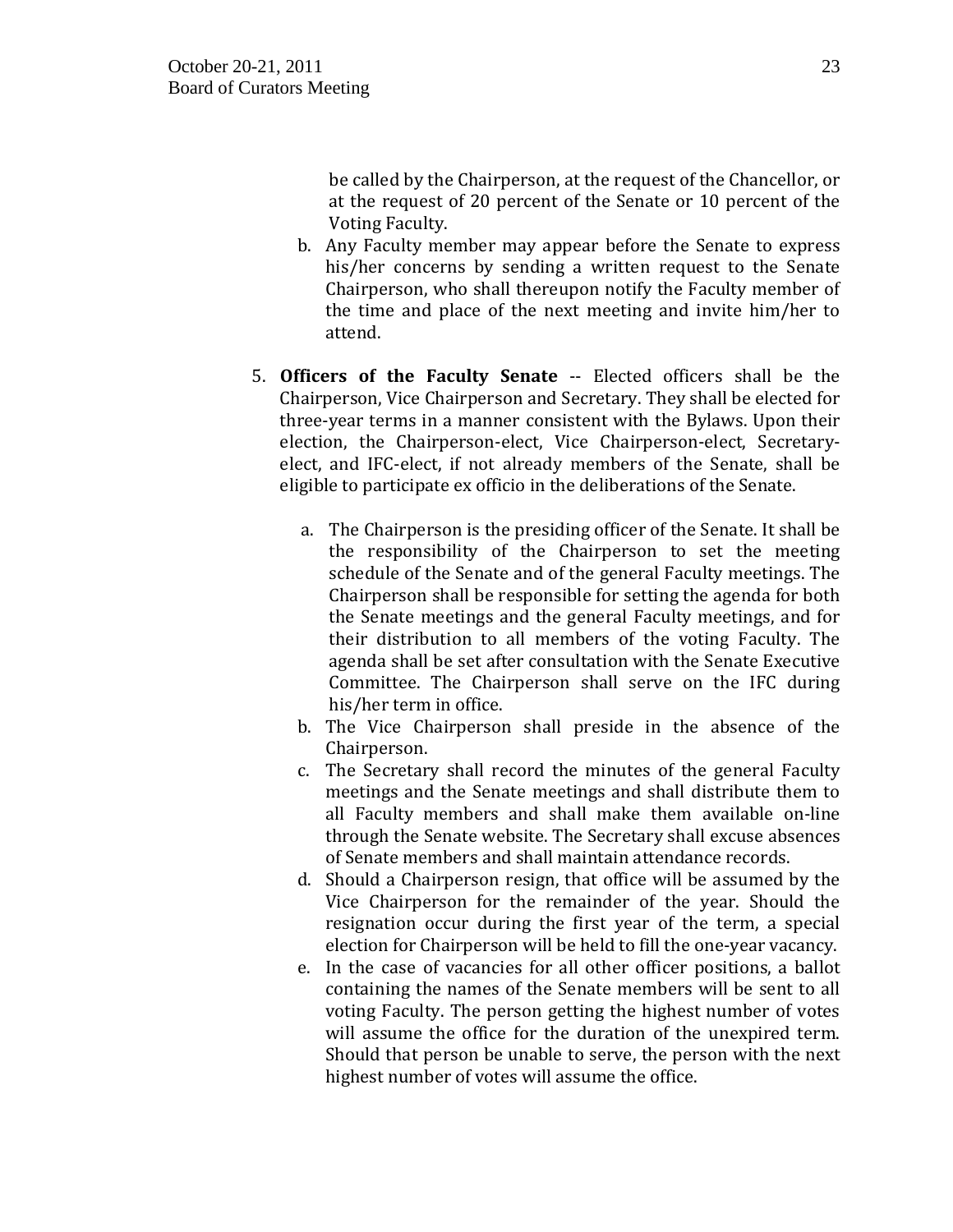f. In the case of an IFC vacancy, nominations will be requested from among current or prior Senate members, and a ballot containing the names of nominees will be sent to all voting Faculty. The person getting the highest number of votes will assume the office for the duration of the unexpired term. Should that person be unable to serve, the person with the next highest number of votes in that election will assume the office.

# 6. **Committees**

- a. The Senate Executive Committee shall consist of all campuswide elected members of the Senate.
- b. The Senate may establish standing committees as deemed necessary, in accordance with the Senate Standard Operating Procedures. They will report to the Senate, and through the Senate to the Faculty at regular general Faculty meetings.
- c. The Senate may establish ad hoc committees as deemed necessary. They will report to the Senate, and through the Senate to the Faculty at a regular general Faculty meeting.
- d. When committee nomination requests are received from the campus administration or from the Student Government Association, the council will designate nominees if it deems such action to be appropriate, following all applicable Collected Rules and Regulations. The Senate shall report at the next general Faculty meeting all requests and actions taken.
- e. Each committee shall annually submit a written review of its actions which will be forwarded to the Faculty along with the minutes of the Senate's final meeting of the year.

# 7. **Bylaws and Amending Procedures**

- a. These Bylaws are subordinate to all Bylaws, rules, regulations and policies established by the University or adopted by The Curators of the University of Missouri.
- b. Ratification of amendments

(1) Amendments must have two readings in the Senate and be passed by secret ballot after the second reading.

(2) Amendments, passed by the Senate, must be circulated together with a mail-in ballot to all voting Faculty two weeks before the general Faculty meeting at which they are to be presented officially.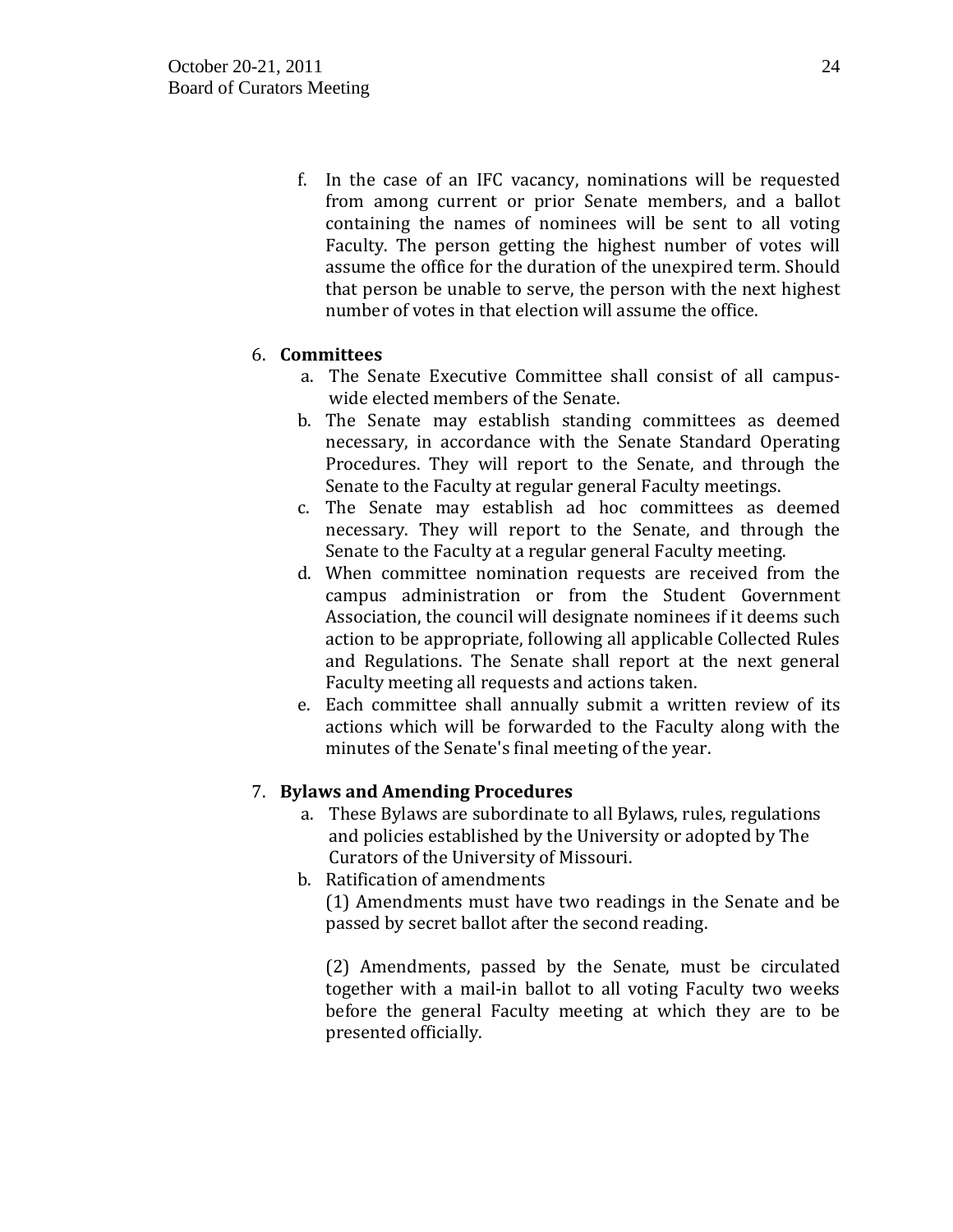(3) Amendments must be ratified by a majority vote of mail-in ballots with a receipt deadline of 2 weeks after the general Faculty meeting.

- c. These Bylaws and amendments thereto become effective upon ratification by the Board of Curators.
- d. **Standard Operating Procedures** -- The voting Faculty shall maintain Standard Operating Procedures consistent with these Bylaws.

## 8. Amendment, Collected Rules and Regulations 300.020 Nepotism

**Chapter 320: Employment and Termination**

## **320.040 Nepotism**

Bd. Min. 2-14-57, p. 10,425; Bd. Min. 6-5-63, p. 22,810, Amended Bd. Min. 7-25-97; Revised 10-1-98, Amended 10-20-11.

- A. **Relatives of Curators Not to be Employed** -- No person who is related by blood or marriage to any current member of the Board of Curators within the fourth degree by consanguinity or affinity, shall become an employee of the University during the time such curator is a member of the Board of Curators. No exceptions shall be made to this rule.
- B. **Employees Not to Hire or Appoint Relatives** -- No employee of the University shall hire or appoint an individual who is related by blood or marriage within the fourth degree by consanguinity or affinity to the employee making the decision to hire or appoint. No exceptions shall be made to this rule.
- C. **Restrictions on being Administrative Superior to Relatives—**Notwithstanding any other provision of University policy inconsistent herewith and even though the prohibitions found in Section 320.040A and Section 320.040B above have been complied with, no employee of the University shall be the Administrative Superior of an individual who is related by blood or marriage within the fourth degree by consanguinity or affinity to him or to her.
- D. **No Other Restrictions on Employment of Relatives—**Other than the restrictions found in Section 320.040A, Section 320.040B and Section 320.040C above, the University imposes no restrictions on the employment of relatives who have been hired or appointed pursuant to normal University human resources and equal employment opportunity policies.
- E. **Definitions** -- For the purpose of interpreting and applying the provisions of Section 320.040, the following terms shall have the following meanings:
	- 1. **Relatives by Blood or Marriage**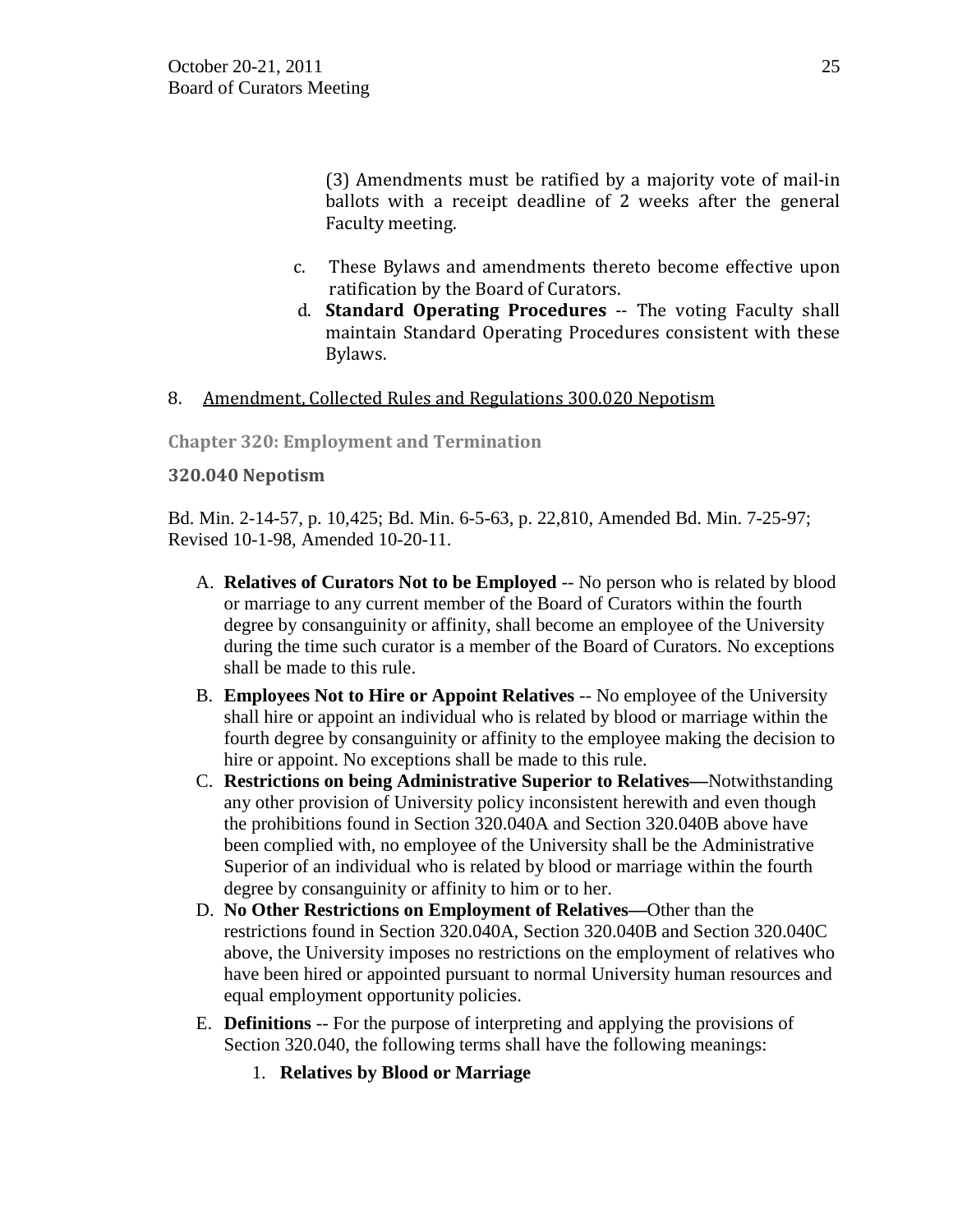- a. **Relatives by Blood Within the Fourth Degree** -- A person is related by blood (consanguinity) as closely as the fourth degree to the following: children; grandchildren; great-grandchildren; greatgreat-grandchildren; parents; grandparents; great-grandparents; great-great-grandparents; brothers and sisters; nephews; grand nephews; nieces; grand nieces; uncles; grand uncles; aunts; grand aunts; and first cousins.
- b. **Relatives by Marriage With the Fourth Degree** -- A person is related by marriage (affinity) as closely as the fourth degree to his or her spouse and to the following blood relatives of his or her spouse: children; grandchildren; great-grandchildren; great-greatgrandchildren; parents; grandparents; great-grandparents; greatgreat-grandparents; brothers and sisters; nephews; grand nephews; nieces; grand nieces; uncles; grand uncles; aunts; grand aunts; and first cousins.
- c. **Other Persons Considered as Relatives** -- The half blood shall be considered the same as the whole blood. Stepchildren, stepparents, etc., shall be considered the same as blood relatives of the person or his spouse as the case may be. An *in loco parentis* relationship shall be considered the same as a blood relationship to the person or his spouse as the case may be.
- 2. **Employees** -- The term "employees" shall include officers, academic staff members, and all other employees of the University.
- 3. **Administrative Superior** -- An "Administrative Superior" is any employee of the University who has responsibility for deciding whether to appoint, promote or grant tenure; who has the responsibility for recommending whether to appoint, promote or grant tenure; who has the responsibility for setting or approving the salary or deciding whether to increase the salary of another University employee; or who has the responsibility for recommending the salary, recommending approval of the salary or recommending whether to increase the salary of another University employee. The term Administrative Superior includes faculty and staff members responsible for making recommendations, whether such recommendation is made individually, is made as a member of a committee, or is made collectively with others. The term is not limited to upper levels of University administration, but includes a University employee at any level who has any of the responsibilities described in the first two sentences of Section 320.040E.3
- 4. **Immediate Supervisor—**An "Immediate Supervisor" is an employee's direct supervisor.
- F. **Full Disclosure Required--** In any circumstance in which an Administrative Superior becomes aware that he or she is in a position in which performance of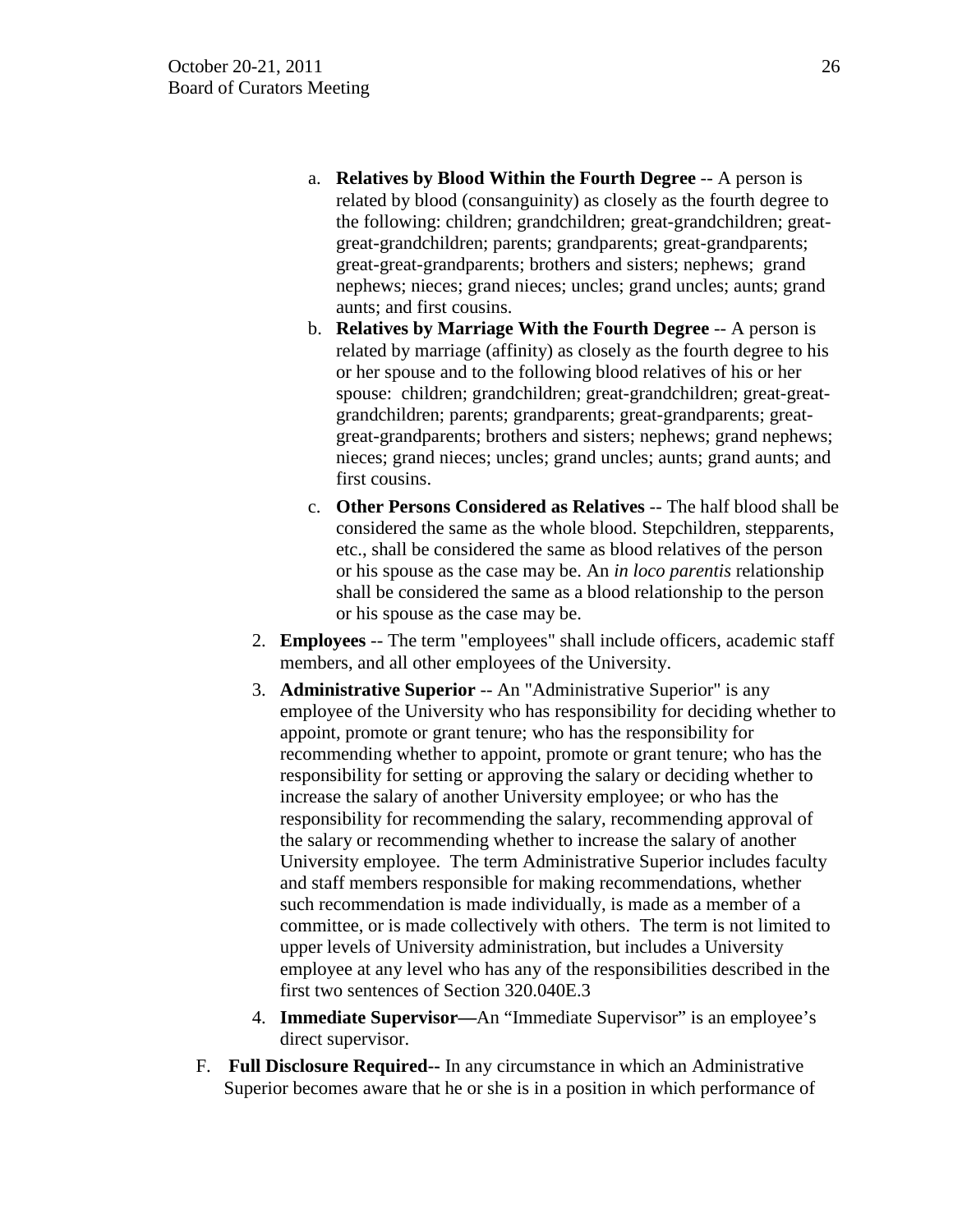his or her regular duties with regard to a University employee would cause this nepotism policy to be violated, such Administrative Superior has an obligation to fully disclose the circumstances to his or her Immediate Supervisor and to cooperate with such Immediate Supervisor in removing himself or herself from any involvement in those activities prohibited by this policy and which are related to any individual who is related by blood or marriage within the fourth degree by consanguinity or affinity to such Administrative Superior.

G. **Consequences of Violations--** A violation of this policy, regardless of the manner in which it is brought to the attention of the University, may lead to disciplinary action as appropriate, up to and including termination of employment in the most serious circumstances, following appropriate processes for such discipline.

## **General Business**

Good and Welfare

Draft December 2011 Board of Curators meeting agenda – no discussion (on file)

It was moved by Curator Bradley and seconded by Curator Cupps, that the public

session of the Board of Curators meeting, October 20-21, 2011, be adjourned.

Roll call vote:

Curator Bradley voted yes. Curator Cupps voted yes. Curator Downing voted yes. Curator Erdman voted yes. Curator Goode voted yes. Curator Haggard was absent for vote. Curator Steward was absent.

The motion carried.

The public session of the Board of Curators meeting adjourned at 10:47 AM on Friday, October 21, 2011.

# **BOARD OF CURATORS MEETING – EXECUTIVE SESSION**

A meeting of the University of Missouri Board of Curators was reconvened in executive session at 10:55 A.M., on Friday, October 21, 2011, in Room 402, Student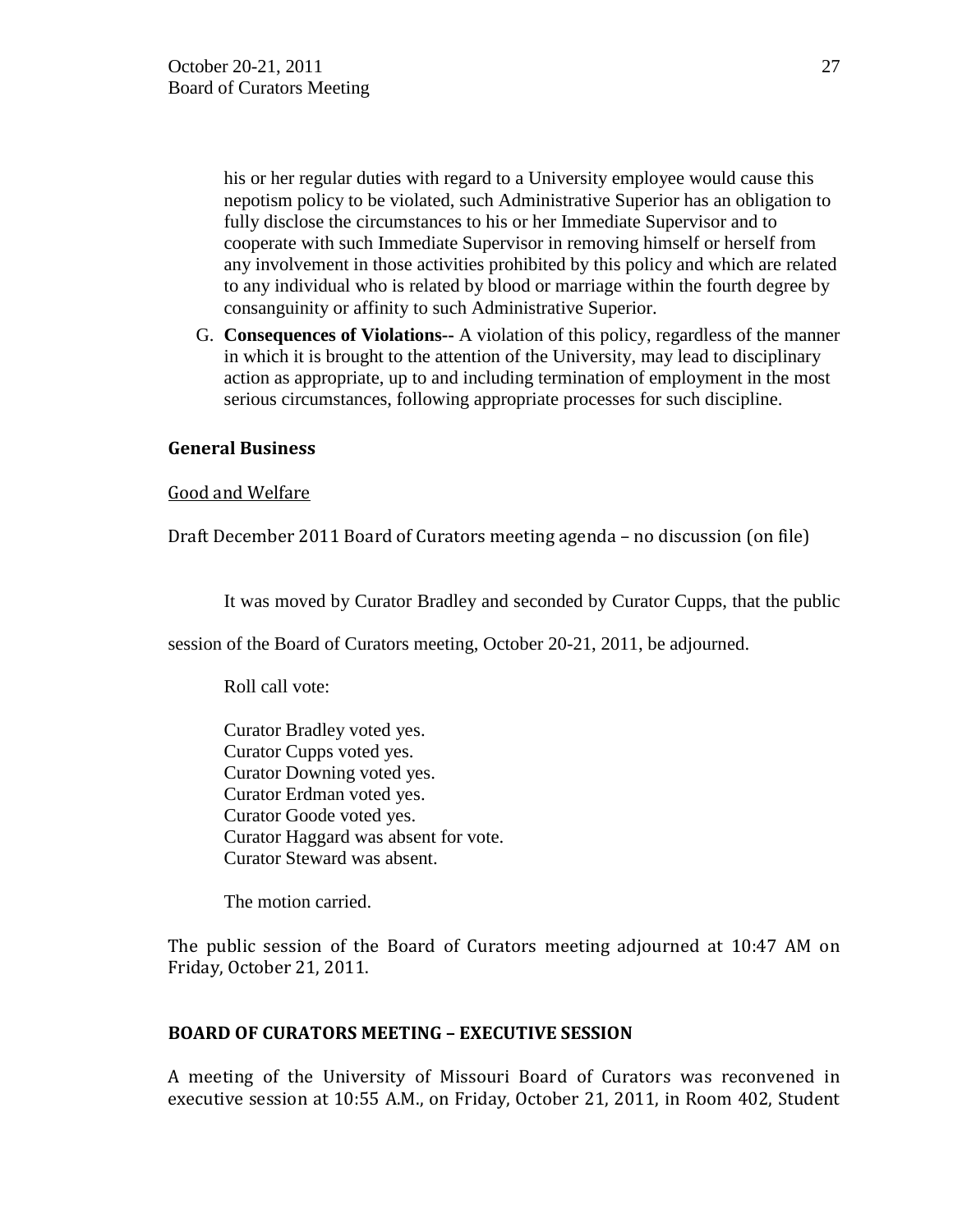Union on the University of Missouri – Kansas City campus, Kansas City, Missouri. Curator Warren K. Erdman, Chairman of the Board of Curators, presided over the meeting.

### Present

The Honorable David R. Bradley The Honorable Donald L. Cupps The Honorable Don M. Downing The Honorable Warren K. Erdman The Honorable Wayne Goode The Honorable Judith G. Haggard via telephone

The Honorable David L. Steward were absent for the meeting.

### Also Present

Mr. Stephen J. Owens, Interim President, University of Missouri System Mr. Phillip J. Hoskins, Acting General Counsel Ms. Cindy S. Harmon, Secretary of the Board of Curators Miss Laura A. Confer, Student Representative to the Board of Curators Dr. Brady J. Deaton, Chancellor, University of Missouri-Columbia Ms. Natalie "Nikki" Krawitz, Vice President for Finance and Administration Ms. Pamela Q. Henrickson Mr. Craig A. Van Matre Mr. Mike Alden, Athletic Director, MU

Audit Executive Session agenda items were postponed until the December 2011 Board of Curators meeting.

### **General Business**

Curators' Professor: Greg Hilmas, Missouri S & T

It was recommended by Interim Chancellor W. Kent Wray, endorsed by Interim

President Stephen J. Owens, recommended by the Academic, Student and External

Affairs Committee, moved by Curator Goode, and seconded by Curator Downing, that

the following action be approved:

that upon the recommendation of Interim Chancellor Wray, the Interim Provost, and the Department of Materials Science and Engineering, it is recommended that Professor Gregory E. Hilmas be named to the position University of Missouri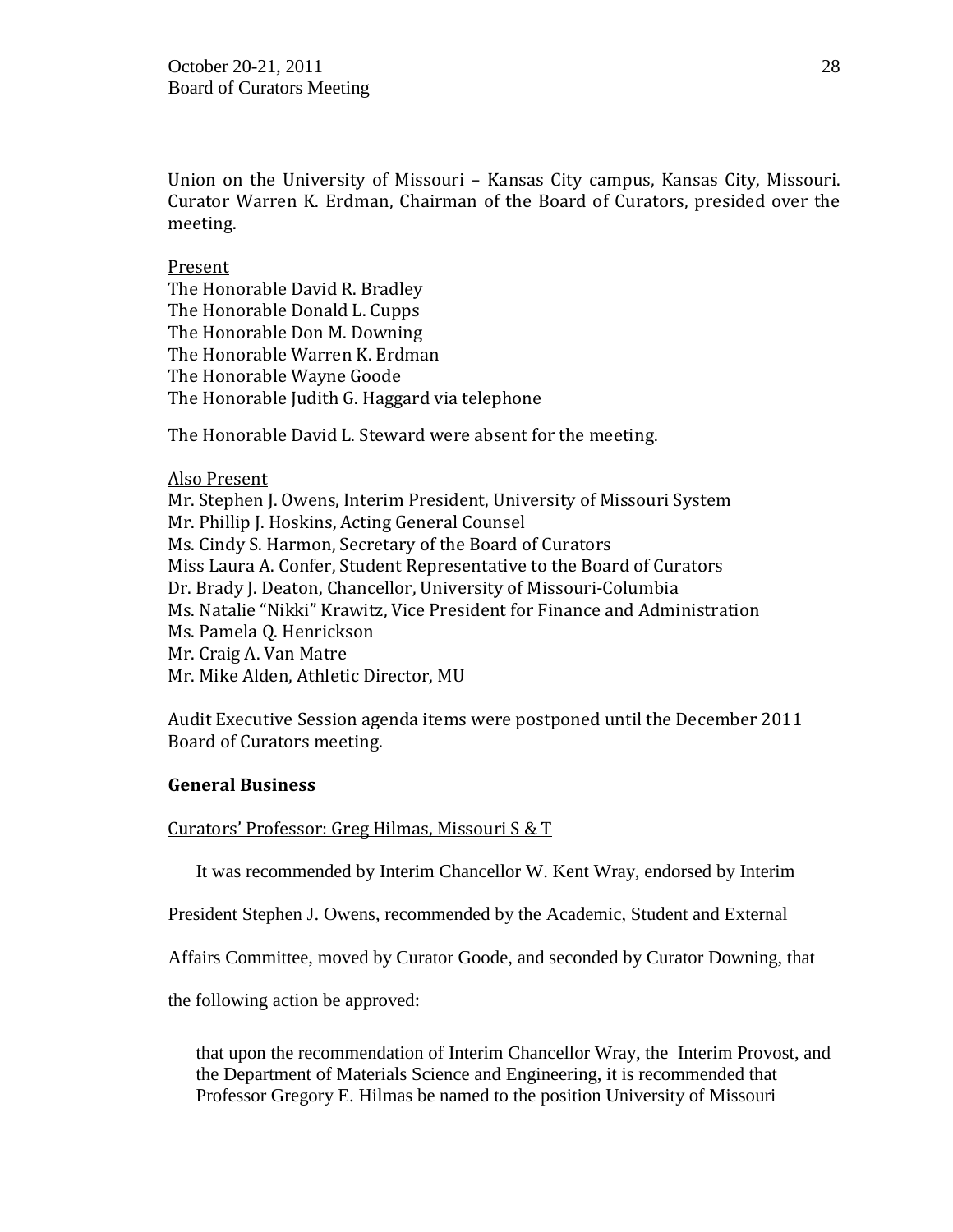Curators' Professor, effective January 1, 2012. Professor Hilmas will receive a \$10,000 annual stipend as long as he holds this position. \$5,000 will go to increased compensation (salary and benefits less applicable taxes) with the remaining \$5,000 available for professional expenses associated with his teaching, research, or creative activities. In accordance with Collected Rules and Regulations, 320.070, this appointment is for a period of five years which may be renewed at the discretion of the Chancellor.

Roll call vote:

Curator Bradley voted yes. Curator Cupps voted yes. Curator Downing voted yes. Curator Erdman voted yes. Curator Goode voted yes. Curator Haggard voted yes. Curator Steward was absent.

The motion carried.

#### Curators' Professsor Emeritus, Jacob Leventhanl, UMSL

It was recommended by Chancellor Thomas F. George, endorsed by Interim President

Stephen J. Owens, recommended by the Academic, Student and External Affairs

Committee, moved by Curator Goode, and seconded by Curator Downing, that the

following action be approved:

that upon the recommendation of Chancellor George is recommended that Professor Jacob J. Leventhal be named to the position University of Missouri Curators' Professor Emeritus, effective August 31, 2012.

Roll call vote of Board:

Curator Bradley voted yes. Curator Cupps voted yes. Curator Downing voted yes. Curator Erdman voted yes. Curator Goode voted yes. Curator Haggard voted yes.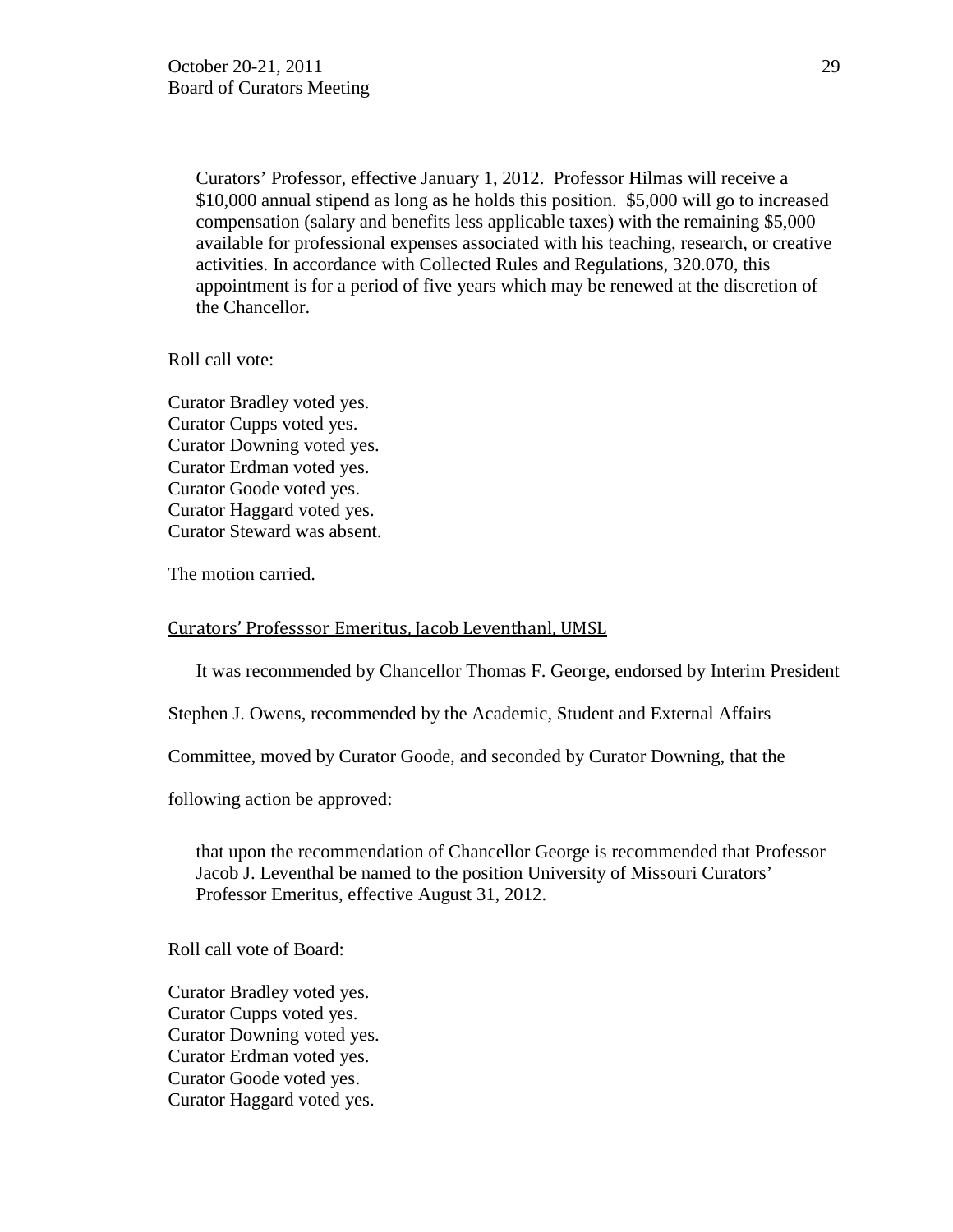Curator Steward was absent.

The motion carried.

226Property Purchase, UMSL – This item was completed on November 1, 2011. See excerpt at the end of these minutes.

 $227$ Asset Purchase, UMHC – This item was completed on November 23, 2011. See excerpt at the end of these minutes.

## Delegation of Authority Regarding Conference Affiliation for MU

It was moved by Curator Goode and seconded by Curator Bradley that the Board of Curators delegates to Chancellor Deaton the authority to make decisions regarding conference alignment and to negotiate contracts related to such actions if he determines that such actions are in the best interests of the University of Missouri-Columbia and the University of Missouri System, subject to approval as to the legal form of any such contracts by Acting General Counsel Hoskins.

Roll call vote:

Curator Bradley voted yes. Curator Cupps voted yes. Curator Downing voted yes. Curator Erdman voted yes. Curator Goode voted yes. Curator Haggard voted yes. Curator Steward was absent.

The motion carried.

The Board of Curators encouraged Chancellor Deaton to use all reasonable efforts to explore the possibility of holding an invitational basketball tournament, anchored by the University of Missouri to be held in Kansas City, Missouri and further encouraged Chancellor Deaton to use all reasonable efforts to explore the possibility of holding a non-conference football game between the University of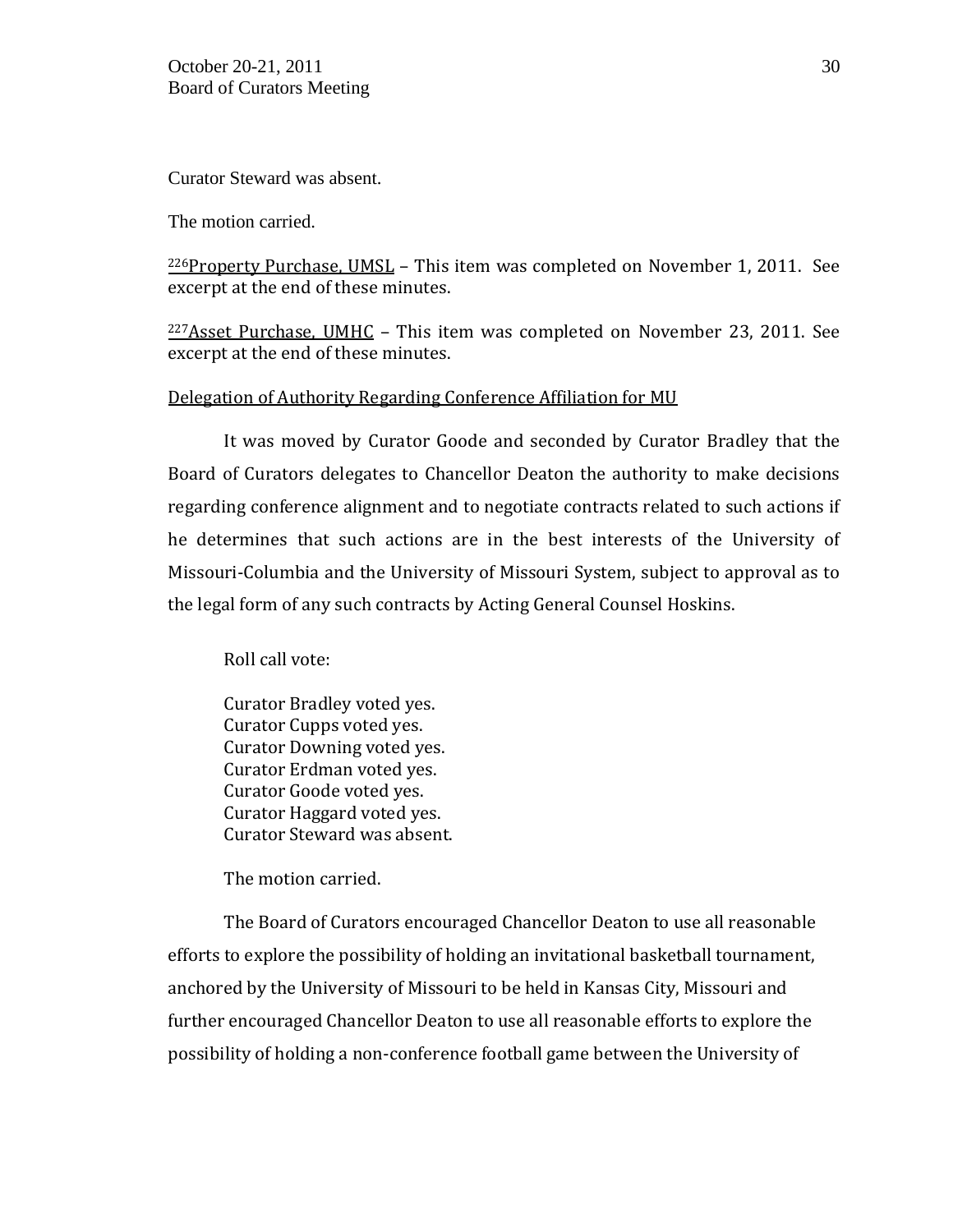Missouri and a traditional regional rival with such game to be held in Kansas City, Missouri.

The Honorable Goode excused himself from the meeting. Vice President Krawitz, Chancellor Deaton and Mr. Alden excused themselves from the meeting.

## **Compensation and Human Resources – Executive Session**

Interim President Owens, Acting General Counsel Hoskins and Secretary Harmon excused themselves from the room.

Annual Performance Reviews for Stephen J. Owens, Interim President and Cindy S. Harmon, Board Secretary - presented by Curator David Bradley, Chairman of the Compensation and Human Resources Committee

Interim President Owens, Acting General Counsel Hoskins and Secretary Harmon rejoined the meeting.

# **General Business**

It was moved by Curator Bradley and seconded by Curator Cupps, that the

meeting of the Board of Curators, October 20-21, 2011, shall be adjourned.

Roll call vote:

Curator Bradley voted yes. Curator Cupps voted yes. Curator Downing voted yes. Curator Erdman voted yes. Curator Goode was absent for vote. Curator Haggard was absent for vote. Curator Steward was absent.

The motion carried.

There being no further business to come before the Board of Curators, the meeting was adjourned at 1:20 P.M., on Friday, October 21, 2011.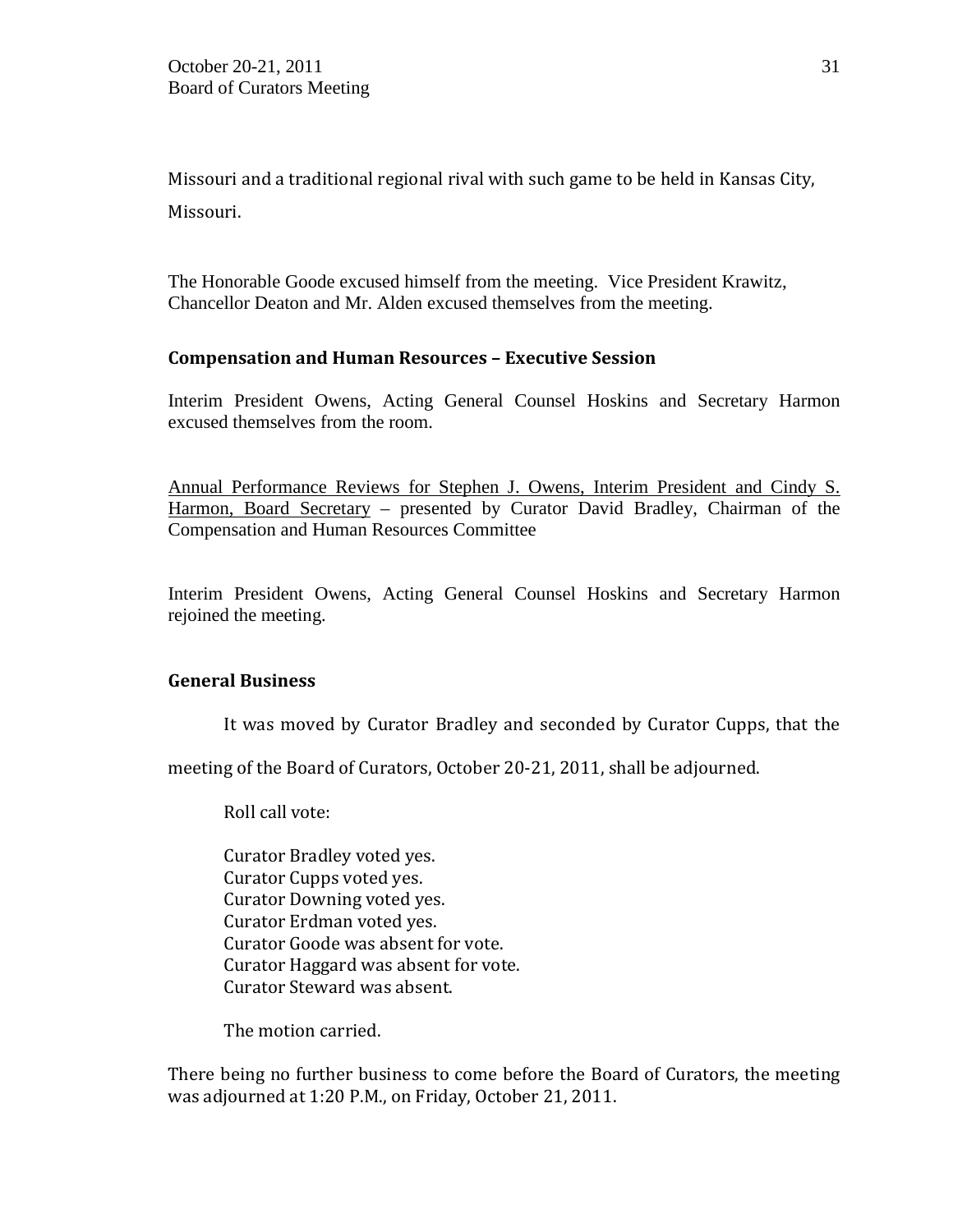Respectfully submitted,

Cindy S. Harmon

Cindy S. Harmon Secretary of the Board of Curators University of Missouri

Approved by the Board of Curators December 9, 2011.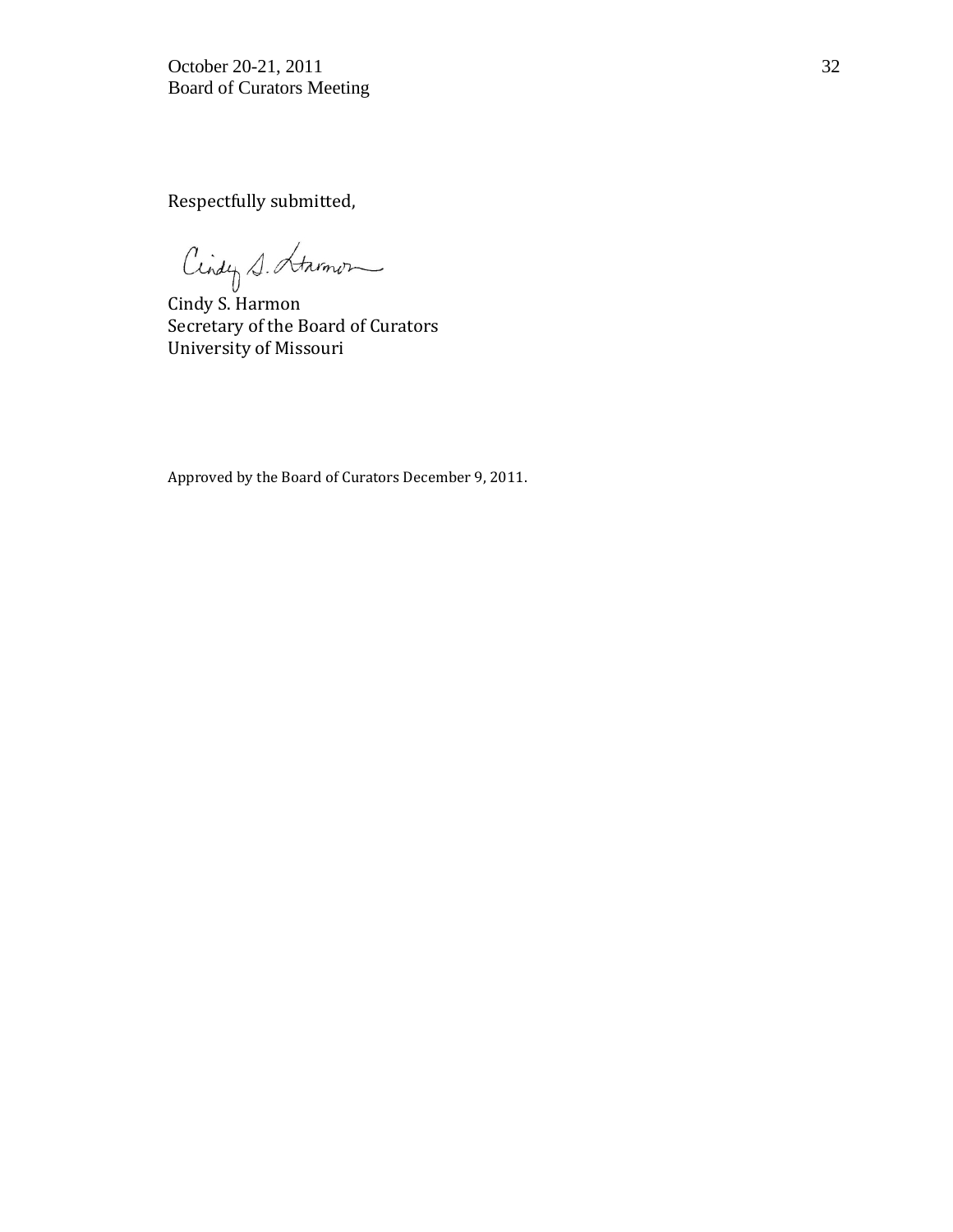# UNIVERSITY OF MISSOURI Columbia . Kansas City . Rolla . St. Louis



# BOARD OF CURATORS

# Minutes of Board of Curators Meeting – Executive Session Kansas City, Missouri October 20-21, 2011

## EXCERPT OF THE MINUTES OF THE CLOSED MEETING 226 and 227

Room 402, Student Union University of Missouri – Kansas City Campus Kansas City, Missouri

## **General Business**

## <sup>226</sup> Property Purchase – 8300 Natural Bridge Road, Bel-Nor, Missouri, UMSL

It was recommended by Chancellor George, endorsed by Interim President

Owens, moved by Curator Bradley and seconded by Curator Downing, that the following

action be approved:

that the Vice President for Finance and Administration be authorized to purchase 8300 Natural Bridge Road, Bel-Nor, Missouri, from M. Cofman, L.L.C., St. Louis, Missouri, for \$100,000, for the University of Missouri-St. Louis.

The legal description is as follows:

Country Club Addition #2 of Normandy Park, Lot 11 & 12, Block 19, Plat Book 18, Page 48, St. Louis County, Missouri.

Funding is from Campus Funds:  $$100,000$ 

Roll call vote:

Curator Bradley voted yes. Curator Cupps voted yes.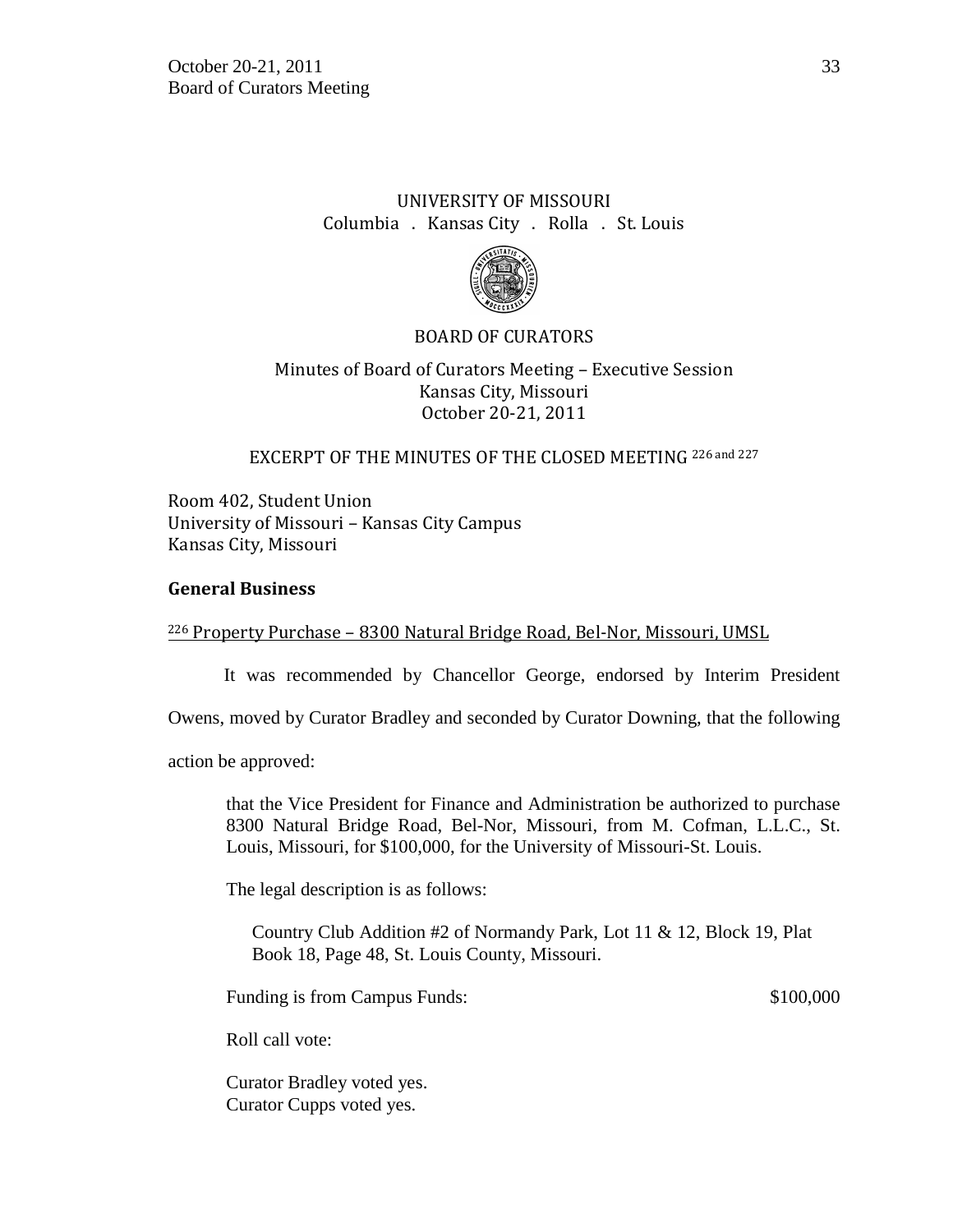Curator Downing voted yes. Curator Erdman voted yes. Curator Goode voted yes. Curator Haggard voted yes. Curator Steward was absent.

The motion carried.

## <sup>227</sup> Approval of Purchase, Institute of Outpatient Surgery, LLC (IOS) – UMHC

It was recommended by Chancellor Deaton, endorsed by President Owens, recommended by the Finance Committee, moved by Curator Bradley and seconded by Curator Cupps, that the following action be approved:

that the Vice President for Finance and Administration – UM on behalf of University of Missouri Health Care (UMHC) be authorized to make Asset Purchase of the Institute of Outpatient Surgery, LLC (IOS) – UMHC for an asset price not to exceed \$2,900,000 and a net amount not to exceed \$2,220,000 after including the sale of the university's equity interest.

Funding is as follows: General Operating Fund balance, H1490

Roll call vote:

*.* 

Curator Bradley voted yes. Curator Cupps voted yes. Curator Downing voted yes. Curator Erdman voted yes. Curator Goode voted yes. Curator Haggard voted yes. Curator Steward was absent.

The motion carried.

The Board of Curators meeting adjourned at 1:20 PM, on Friday, October 21, 2011.